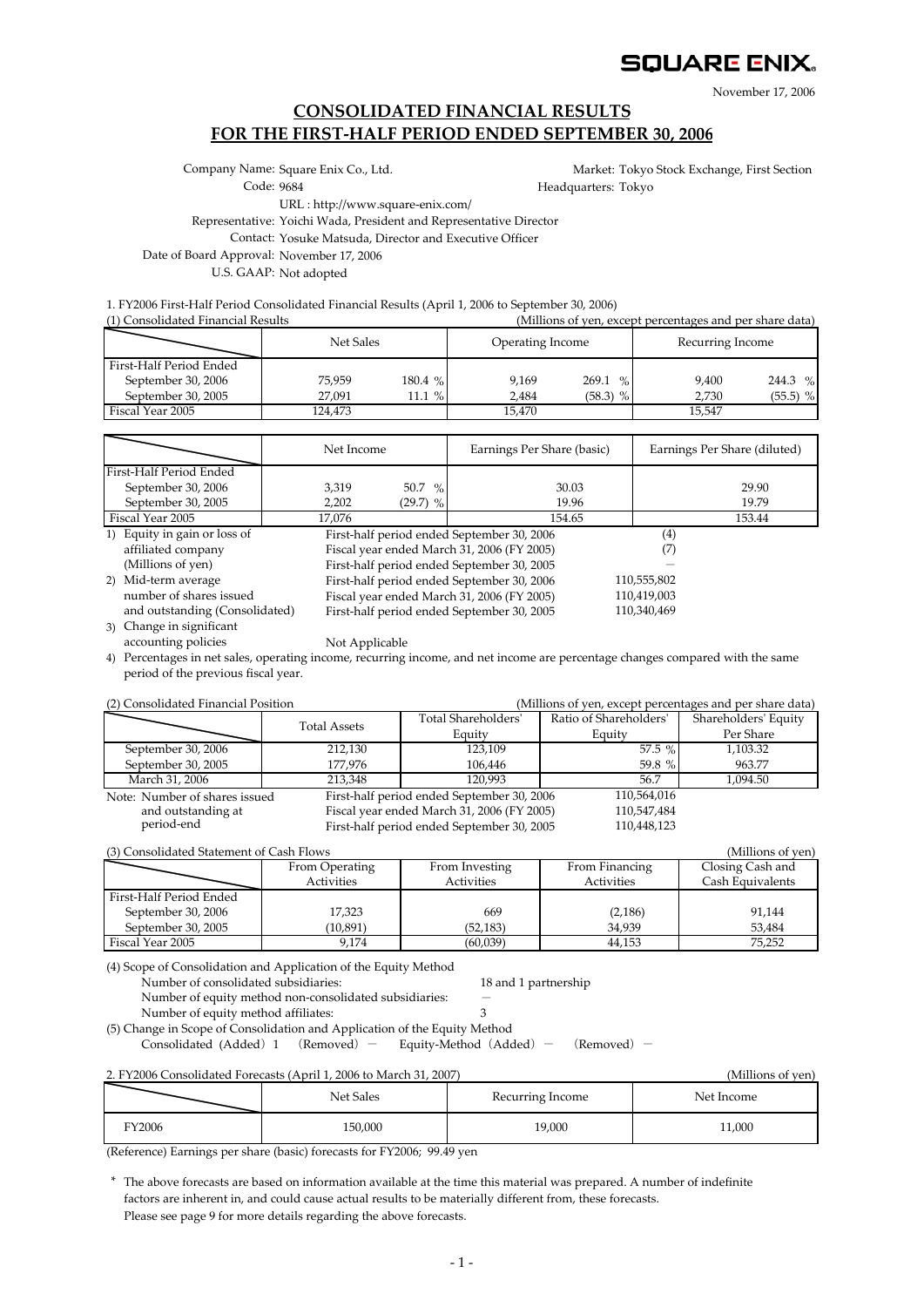## **1. AFFILIATED COMPANY INFORMATION**

SQUARE ENIX Group ("the Group") is composed of SQUARE ENIX CO., LTD., 18 consolidated subsidiaries, 5 non-consolidated subsidiaries, 5 affiliated companies and 1 partnership. A list of businesses performed by the Group and each company's positioning in the Group are as follows. Section refers to the Group's operating segment.

## Consolidated Companies

| Section                 | Region           | Name of Company                                               | Major Operation                                                                        |  |  |
|-------------------------|------------------|---------------------------------------------------------------|----------------------------------------------------------------------------------------|--|--|
|                         | Japan            | SQUARE ENIX CO., LTD.                                         | Development and distribution of game software                                          |  |  |
|                         |                  | SQUARE ENIX, INC.                                             | Distribution of game software in North America                                         |  |  |
| Games<br>(Offline)      | North<br>America | UIEVOLUTION, INC.                                             | Development, distribution and licensing of network<br>applications and middleware      |  |  |
|                         |                  | SQUARE L.L.C.                                                 | Business transferred to SQUARE ENIX, INC.                                              |  |  |
|                         | Europe           | SQUARE ENIX LTD.                                              | Distribution of game software in Europe                                                |  |  |
|                         |                  | SQUARE ENIX CO., LTD.                                         | Planning, development, distribution and operation of<br>online games                   |  |  |
|                         | Japan            | COMMUNITY ENGINE INC.                                         | Development and distribution of network applications<br>and middleware                 |  |  |
|                         | North            | SQUARE ENIX, INC.                                             | Distribution and operation of online games in North<br>America                         |  |  |
|                         | America          | UIEVOLUTION, INC.                                             | Development, distribution and licensing of network<br>applications and middleware      |  |  |
| Games<br>(Online)       | Europe           | SQUARE ENIX LTD.                                              | Distribution and operation of online games in Europe                                   |  |  |
|                         | Asia             | SQUARE ENIX (China) CO., LTD.                                 | Development, distribution and operation of online<br>games in Asia                     |  |  |
|                         |                  | Huang Long Co., Ltd.                                          | Development, distribution and operation of online<br>games in Asia                     |  |  |
|                         |                  | SQUARE ENIX WEBSTAR NETWORK<br>TECHNOLOGY (BEIJING) CO., LTD. | In the course of liquidation                                                           |  |  |
|                         |                  | COMMUNITY ENGINE NETWORK<br>SOFTWARE (BEIJING) CO., LTD.      | Development and distribution of network applications<br>and middleware                 |  |  |
|                         | Japan            | SQUARE ENIX CO., LTD.                                         | Planning, development and distribution of mobile<br>phone content                      |  |  |
|                         | North            | SQUARE ENIX, INC.                                             | Planning, development and distribution of mobile<br>phone content in North America     |  |  |
|                         | America          | UIEVOLUTION, INC.                                             | Development, distribution and licensing of network<br>applications and middleware      |  |  |
| Mobile Phone<br>Content | Japan            | UIE Japan, Inc.                                               | Development and provision of internet-related<br>products and services in Japan        |  |  |
|                         | Europe           | SQUARE ENIX LTD.                                              | Planning, development and distribution of mobile<br>phone content in Europe            |  |  |
|                         |                  | SQUARE ENIX (China) CO., LTD.                                 | Planning, development and distribution of mobile<br>phone content in China             |  |  |
|                         | Asia             | SQUARE ENIX WEBSTAR NETWORK<br>TECHNOLOGY (BEIJING) CO., LTD. | In the course of liquidation                                                           |  |  |
|                         | Japan            | SQUARE ENIX CO., LTD.                                         | Publication and distribution of comic magazines,<br>comic books and game-related books |  |  |
| Publication             | North<br>America | SQUARE ENIX, INC.                                             | Licensing of game-related books in North America                                       |  |  |
|                         | Europe           | SQUARE ENIX LTD.                                              | Licensing of game-related books in Europe                                              |  |  |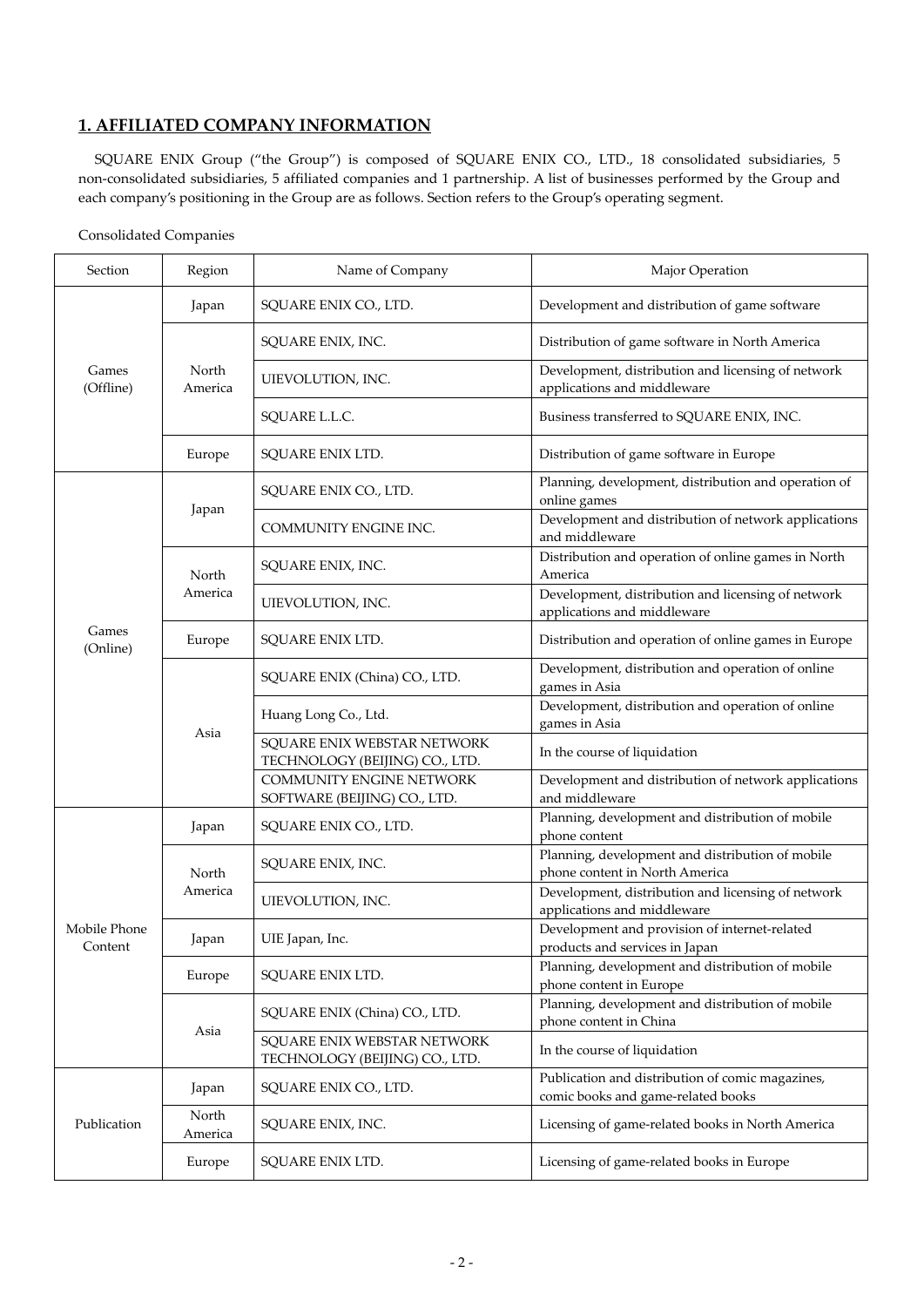| Section   | Region           | Name of Company                                | Major Operation                                                                                                                                                                                                                                                                                             |  |  |
|-----------|------------------|------------------------------------------------|-------------------------------------------------------------------------------------------------------------------------------------------------------------------------------------------------------------------------------------------------------------------------------------------------------------|--|--|
|           | Japan            | <b>TAITO CORPORATION</b>                       | Management and operation of amusement centers;<br>planning, development, production, sale and rental of<br>coin-operated game machines and coin-operated<br>karaoke machines; planning, development and<br>distribution of game software; planning, development<br>and distribution of mobile phone content |  |  |
| Amusement |                  | EFFORT CO., LTD.                               | Development and supply of information content                                                                                                                                                                                                                                                               |  |  |
| Asia      |                  | <b>TAITO ART CORPORATION</b>                   | Travel agency and insurance agency                                                                                                                                                                                                                                                                          |  |  |
|           |                  | TAITO TECH CO., LTD.                           | Inactive                                                                                                                                                                                                                                                                                                    |  |  |
|           |                  | <b>TAITO KOREA CORPORATION</b>                 | Management and operation of amusement centers in<br>South Korea                                                                                                                                                                                                                                             |  |  |
|           |                  | BEIJING TAIXIN CULTURAL<br>AMUSEMENT CO., LTD. | Management and operation of amusement centers and<br>rental of coin-operated game machines in China                                                                                                                                                                                                         |  |  |
|           |                  | SQUARE ENIX CO., LTD.                          | Planning, production, distribution and licensing of<br>derivative products                                                                                                                                                                                                                                  |  |  |
|           | Japan            | DIGITAL ENTERTAINMENT ACADEMY<br>CO., LTD.     | Operation of a game creator training school                                                                                                                                                                                                                                                                 |  |  |
| Others    |                  | FF FILM PARTNERS (Partnership)                 | Licensing and management of movie and derivative<br>products                                                                                                                                                                                                                                                |  |  |
|           | North<br>America | SOUARE PICTURES, INC.                          | Management of overseas movie revenues                                                                                                                                                                                                                                                                       |  |  |

【Equity-Method Affiliates】 Baltec Co., Ltd. Kaaku LTD. Kaasa Solution GmbH 【Non-Consolidated Subsidiaries】 SOLID CO., LTD. SG Lab, Inc. Stylewalker, Inc. PlayOnline, Inc. ZERO RESEARCH LTD.

【Affiliates not Accounted for Using the Equity Method】 Kusanagi, Inc. Brave, Inc.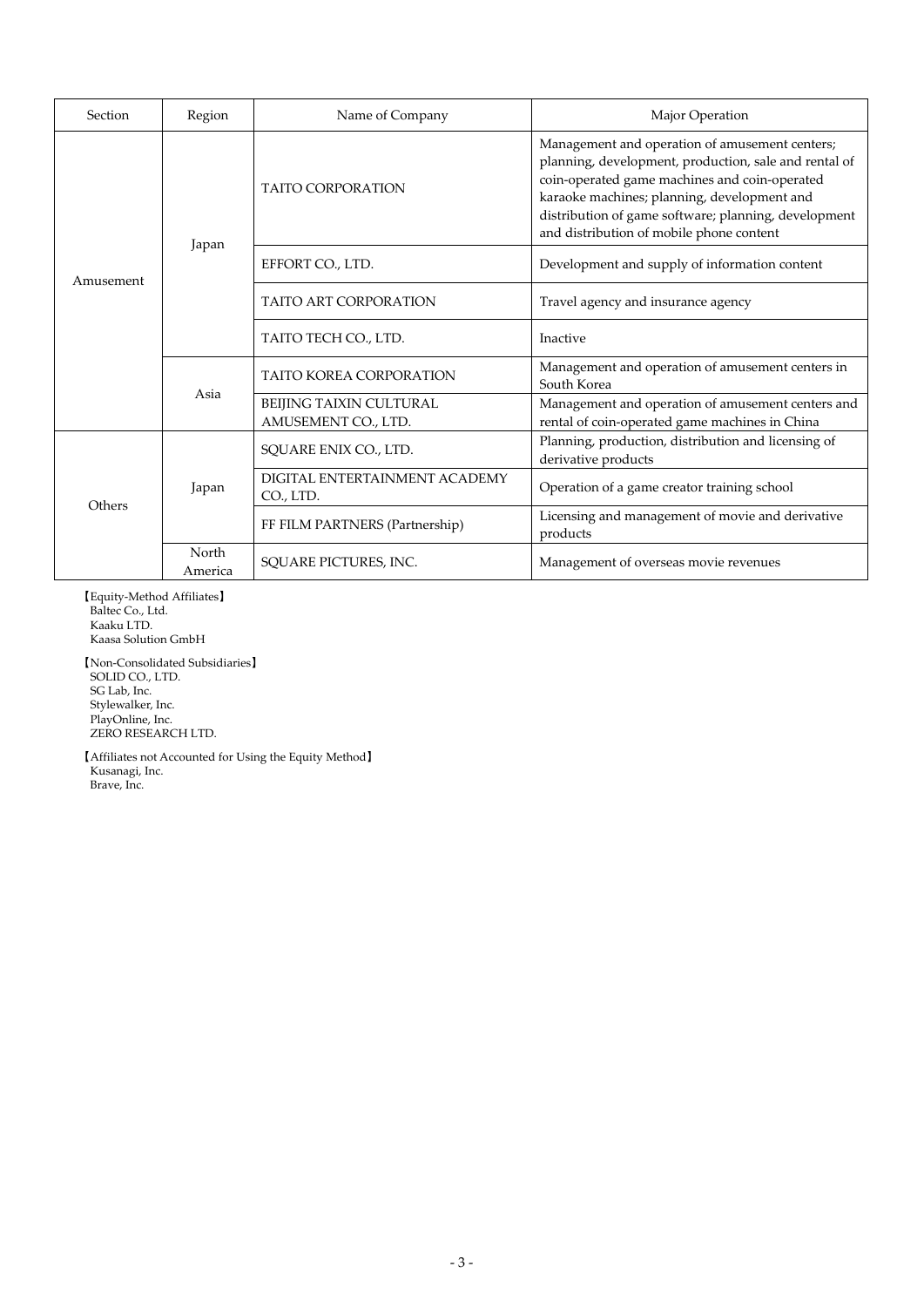The following chart outlines transactions within the Group.



Note: The above chart only shows transactions of consolidated companies.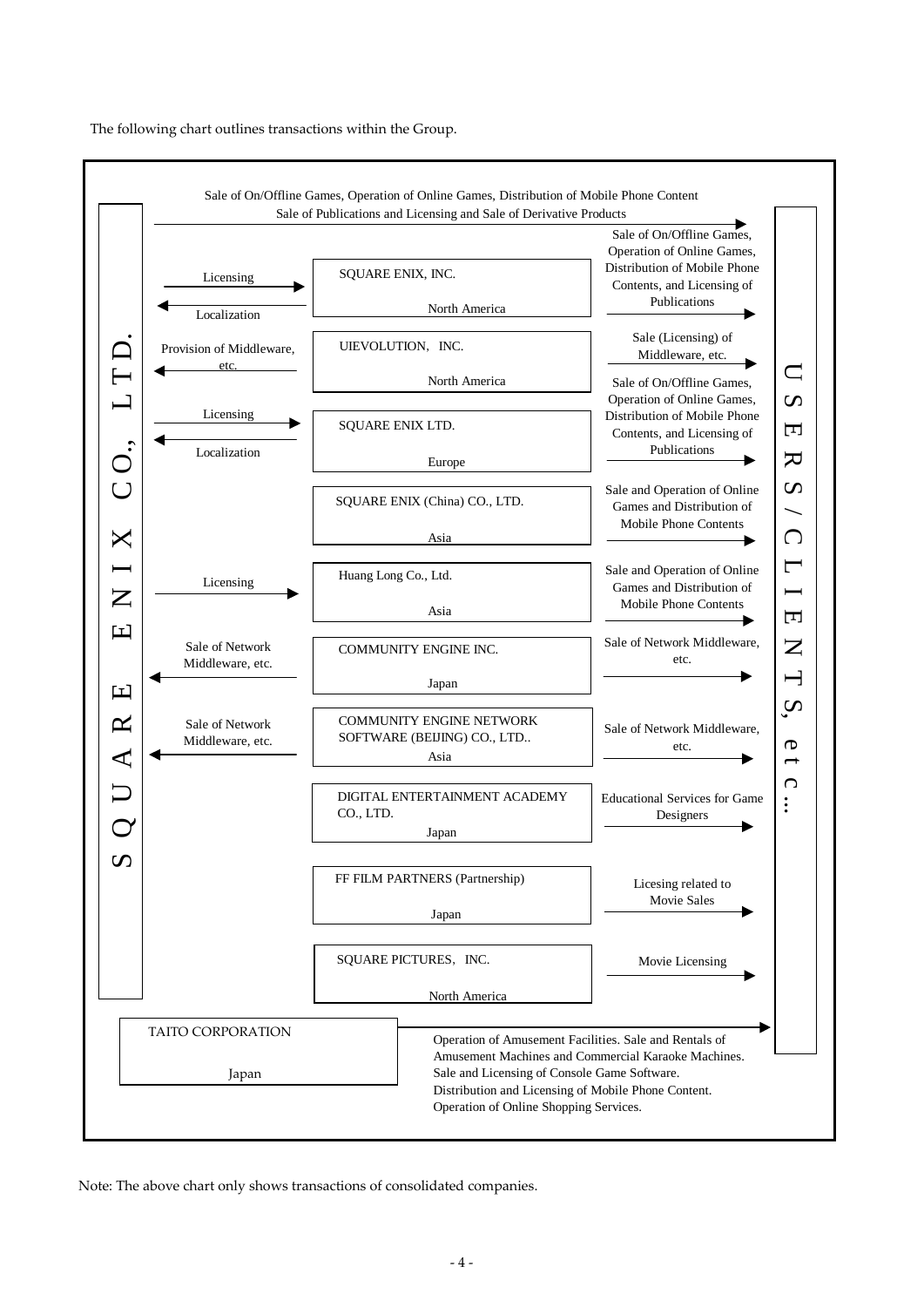## **2. Management Policy**

The management policy employed by SQUARE ENIX CO., LTD. ("the Company"), and its enterprise group consisting of the Company, consolidated companies and partnership (collectively, "the Group") is as follows.

#### (1) Basic Policy

The Group's basic policy is to provide various consumers with dreams and excitement through the creation and provision of advanced, high-quality content and services.

For sustainable growth and expansion of the Group to reward shareholders of the Company, the Group is making every effort to maximize its value through efficient operations that effectively combine management resources.

#### (2) Basic Policy on Profit Distribution

One of the Company's most important management policies to return profit to shareholders.

The Company will reserve retained earnings as it puts a high priority to investments for effective purposes for future growth of corporate value, such as, capital investments and mergers and acquisitions activities for purposes of enhancement and expansion of existing business operations, new business development, and so forth.

The Company regards returning profit to shareholders as important, thus it will maintain continuous and stable

dividend payouts from the retained earnings.

#### (3) Views and Policy of Stock Trading Unit Reduction

The Company perceives that long-term investment from a wide range of investors and investor base expansion are important to the Company's capital strategy. We set our stock-trading unit to 100 shares per unit and have established an environment that is facilitating investments by various investors.

#### (4) Targeting Management Benchmark

Realization of growth while maintaining profitability is a fundamental management task of the Company. Taito Corporation("TAITO") became a consolidated subsidiary of the Company at the end of September 2005, and its consolidated operating results are reflected in the Company's consolidated operating results from the second half of the fiscal year ended March 31, 2006.

Subsequent to the consolidation of TAITO, the Group's consolidated financial targets are set at 10% or more annual growth in net income per share and an operating income ratio of at least 20%.

## (5) Medium- and Long-Term Management Strategy and Task

It is management's main task to grow the Group in the medium and long term, maintaining profitability with provision of advanced, high-quality content and services.

As the development and spread of information technology and network environments are rapidly advancing, new digital entertainment will transform the industry structure in the near future; customer needs for network-compliant entertainment will increase; and multifunctional terminals will enable users to have easy access to various types of content.

It is the Group's medium- and long-term strategy to respond promptly to such changes and to open a new era of digital entertainment.

 (6) Parent Company Not applicable.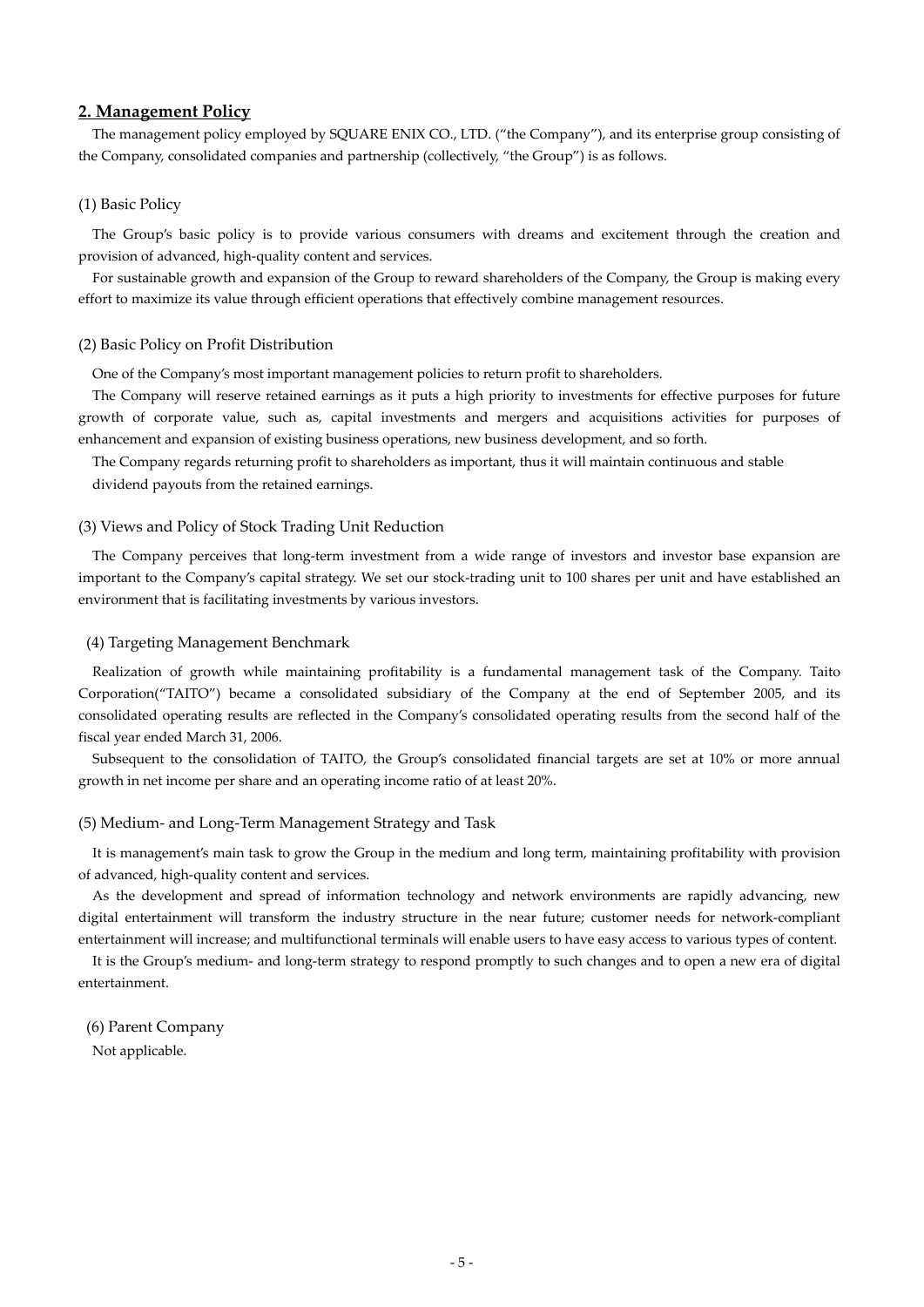## **3. Operating Results and Financial Conditions**

#### (1) Operation Highlights of First-Half Period Ended September 30, 2006

The Company has been making determined efforts to strengthen the foundation and profitability of its business segments of Games (Offline), Games (Online), Mobile Phone Content, Amusement, Publication and Others.

The Company has been pursuing fundamental R&D activities to obtain advanced information technologies, which are crucial to promote network-related businesses, and to apply such technologies to our products and services.

During the previous fiscal year, the Company made TAITO a wholly-owned subsidiary. TAITO and its consolidated subsidiaries (collectively, the "Taito Group") were included in the Company's scope of consolidation from the end of September 2005. For the fiscal year ended March 31, 2006, Taito Group was included in the Group's consolidated balance sheet as of March 31, 2006, and the business results of the Taito Group for the second-half period ended March 31, 2006 are included in the consolidated statements of income of the Group, and for the first-half period of the previous fiscal year, Taito Group was included only in the Company's consolidated balance sheet as of September 30, 2005.

Consolidated financial results for the first-half period ended September 30, 2006

| Net sales        | ¥75,959 million (up 180.4% from results for the same period of the previous fiscal year) |
|------------------|------------------------------------------------------------------------------------------|
| Operating income | $\frac{1}{2}9,169$ million (up 269.1%, ditto)                                            |
| Recurring income | $\frac{1}{2}9,400$ million (up 244.3%, ditto)                                            |
| Net income       | ¥3,319 million (up 50.7%, <i>ditto</i> )                                                 |

Unit sales, including repeat orders, for the first-half period ended September 30, 2006

| Japan         | 2.8 million units  |
|---------------|--------------------|
| North America | 2.13 million units |
| PAL (Europe)  | 1.23 million units |
| Asia          | 0.05 million units |
| Total         | 6.21 million units |

#### (2) Operating Results by Business Segment

1) Games (Offline)

The Company plans, develops and distributes games for game consoles (including handheld game machines). The Company also handles localization of games developed and distributed in Japan to distribute in North America through SQUARE ENIX, INC., a wholly-owned subsidiary of the Company. While distribution in Europe and Asia was handled by leading publishers through license arrangements until the previous fiscal year, the Company began self-publishing through SQUARE ENIX LTD., a wholly-owned subsidiary of the Company, from this period under review.

During this period under review, the Company released "FINAL FANTASY III" (840 thousand units in Japan as of September 30, 2006) for Nintendo DS, and several PlayStation2 ("PS2") titles – "KINGDOM HEARTS II" (540 thousand units in Europe, *ditto*), "ValkyrieProfile2 Silmeria" (420 thousand units in Japan and 140 thousand units in North America, *ditto*), "DRAGON QUEST: The Journey of the Cursed King"(410 thousand units in Europe, *ditto*) and "DIRGE OF CERBERUS – FINAL FANTASY VII –" (390 thousand units in North America, *ditto*). In addition, value-priced titles achieved strong sales in Japan and overseas.

 Consequently, sales in the Games (Offline) segment totaled ¥19,186 million (up 122.9% from the same period of the previous fiscal year), and operating income amounted to ¥4,311 million (the same period of the previous fiscal year recorded operating loss of ¥842 million).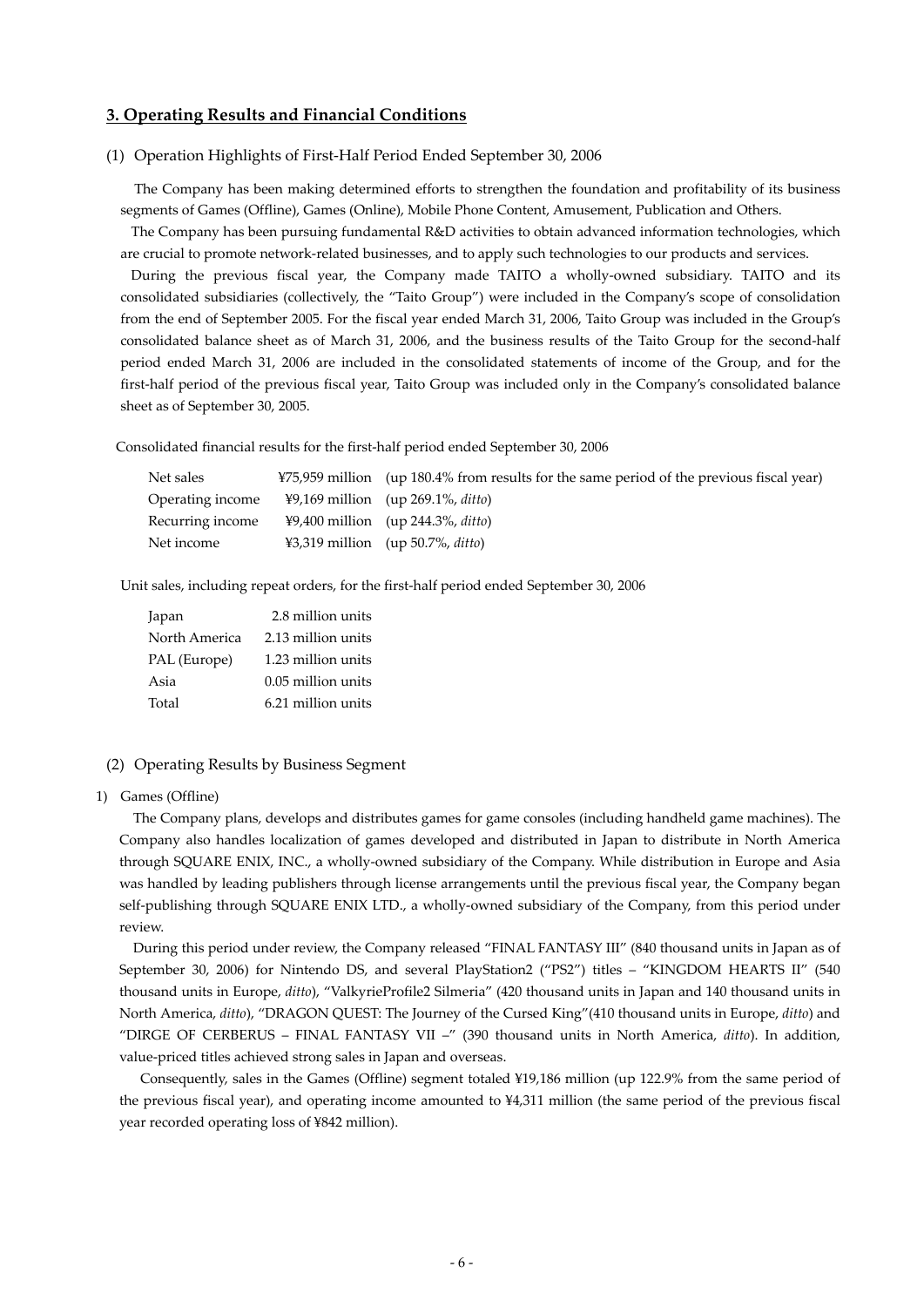## 2) Games (Online)

The Company plans, develops, distributes and operates network-compliant online games.

The Company released "FINAL FANTASY XI Treasures of Aht Urhgan", a new expansion pack for "FINAL FANTASY XI" ("FFXI"), a massively multi-player online role-playing game (MMORPG) with 500,000 paying subscribers, in Japan, North America and Europe. The Company, at the same time, started the support for the Xbox 360 platform.

Consequently, sales in the Games (Online) segment totaled ¥7,678 million (up 10.8% from the same period of the previous fiscal year), and operating income amounted to ¥3,311 million (up 25.9%, *ditto*).

#### 3) Mobile Phone Content

The Company plans, develops and provides content for mobile phones, and provides a wide range of mobile content services, including ring tones, wallpapers, game and portals. Led by such portal services as "DRAGON QUEST" and "FINAL FANTASY," the service lineup leveraged the Company's strength in original content.

Consequently, sales in the Mobile Phone Content segment totaled ¥2,907 million (up 31.0% from the same period of the previous fiscal year), and operating income amounted to ¥703 million (up 122.0%, *ditto*).

#### 4) Publication

The Company publishes game-related books including comic magazines, comic books, and game strategy books. In this period under review, the Company published monthly magazines "SHONEN GANGAN," "GANGAN POWERED," "G Fantasy," "GANGAN WING" and "YOUNG GANGAN," as well as comic collections taken from regular monthly magazine serials and various game strategy guide books. In addition, the Company published a major game strategy book for "FINAL FANTASY XII," which was released in March 2006 in Japan.

Consequently, sales in the Publications segment totaled ¥5,426 million (up 21.4% from the same period of the previous fiscal year), and operating income amounted to ¥1,767 million (up 78.4%, *ditto*).

#### 5) Amusement

This segment includes results from all the businesses of the Taito Group, which was included in the Company's scope of consolidation from the end of September 2005, and goodwill amortization incurred from consolidation of Taito Group. Taito Group's operating results are included in the Company's consolidated statement of income from October 2005, and are not included in that of the same period of the previous fiscal year. During this period under review, the Company divested commercial karaoke machines business in July as part of efforts to promote more cost effective operations and proceed with drastic restoration in business structure. However, amusement operation business, a major operation in this segment, was unsuccessful to offset unfavorable results of commercial karaoke machines and home game software businesses.

Consequently, sales in the Amusement segment amounted to ¥38,144 million, and operating loss totaled ¥328 million.

#### 6) Others

The Others segment covers the planning, production, distribution and licensing of SQUARE ENIX titles' derivative products, and the operation of a game creator training school.

During this period under review, a CG-animated film "FINAL FANTASY VII: Advent Children," which was released in the same period of the previous fiscal year and achieved remarkable hits in Japan, was released in North America, and has been recording brisk salesmore than those in Japan. The licensing income is included in this segment.

Consequently, sales in the Others segment amounted to ¥2,615 million (up 46.2 from the same period of the previous fiscal year), and operating income totaled ¥1,511 million (up 13.5%, *ditto*).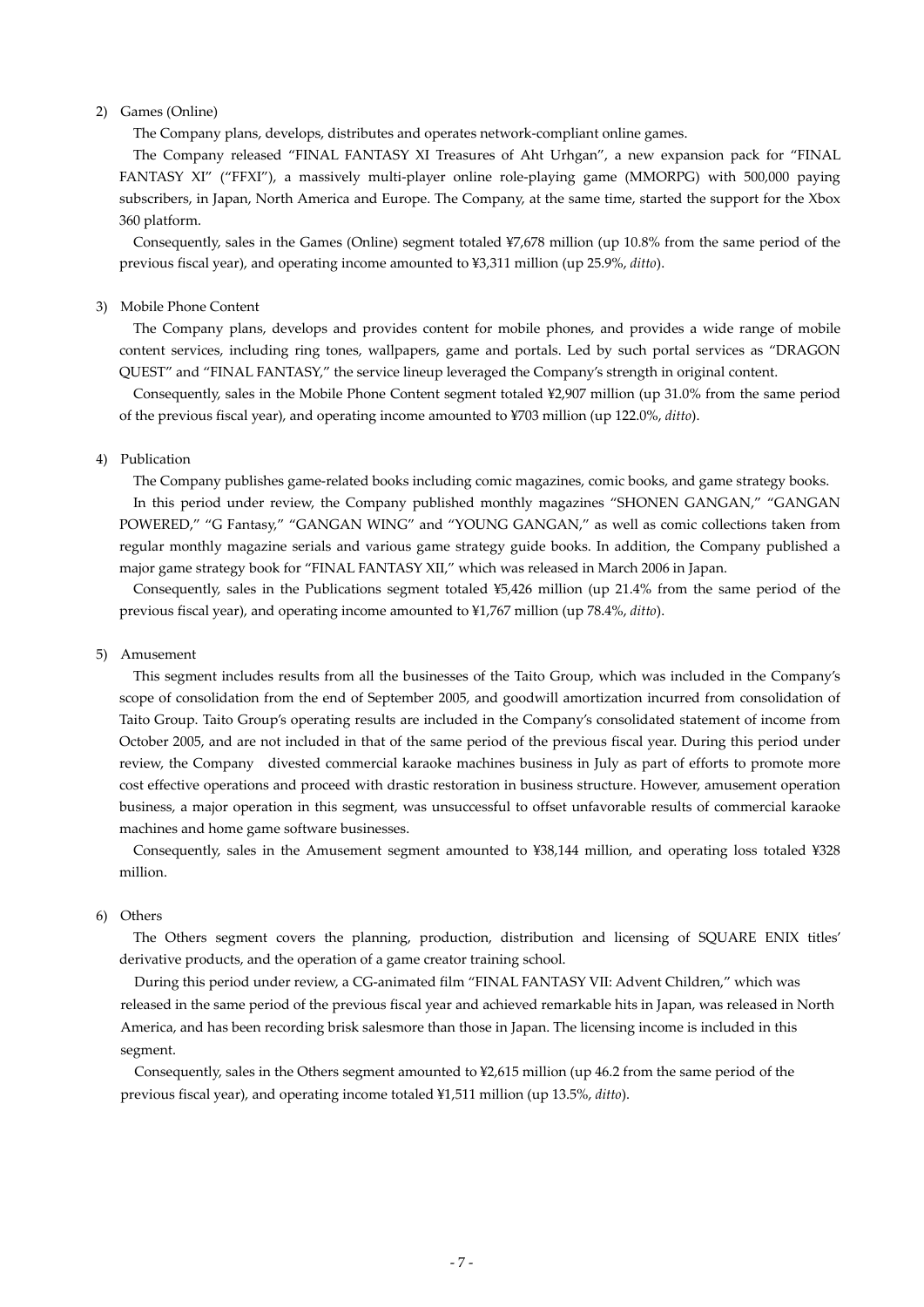## (3) Operating Results by Region

## 1) Japan

All business segments – Games (Offline), Games (Online), Mobile Phone Content, Publication, Amusement and Others – are operated in Japan.

For Games (Offline), products are shipped to retail stores through the Company's own distribution channel. Since the Company directly licenses the sales of game content in Asia as well as some parts of the PAL region (Europe), sales from such licenses are included in the regional results of Japan.

In the Games (Online) segment, the Company provides services and sales on its online service platform, "PlayOnline," of such games as "FFXI," and sells software discs for these online games.

In the Mobile Phone Content segment, the Company provides such mobile phone content as games, ring tones and wallpapers for NTT DoCoMo, KDDI and SoftBank Mobile.

Currently, the Publication and Others segments are operated primarily in Japan.

The Amusement segment comprises Taito Group operations, including the operation of amusement centers, the sale of coin-operated game machines and coin-operated karaoke machines, the sale of game software to retail stores via the Company's own marketing channel and the provision of games, music and images through mobile phones.

Sales in Japan totaled ¥65,917 million (up 188.6% from the same period of the previous fiscal year), and operating income amounted to ¥7,076 million (up 594.6%, *ditto*).

#### 2) North America

The Company operates Games (Offline), Games (Online) and Mobile Phone Content services in North America, and licenses sales of game content developed by the Company primarily to Square Enix, Inc.

During this period under review, several titles were released, including "DIRGE OF CERBERUS – FINAL

FANTASY VII" for PS2. "PlayOnline," focused on "FFXI," the Company's online service platform, which has grown to the same level as Japan, performed well.

Sales in North America totaled ¥9,326 million (up 143.8% from the same period of the previous fiscal year), and operating income amounted to ¥1,727 million (up 168.1%, *ditto*).

#### 3) Europe

The Company primarily provides Games (Offline), Games (Online) and Mobile Phone Content services in Europe. In this region, sales of the Company's game content had been licensed to leading publishers in Europe until the previous fiscal year, but the Company began sales of game content as its own publication through SQUARE ENIX LTD., a wholly-owned subsidiary of the Company. The Company released "KINGDOM HEARTS II" and "DRAGON QUEST: The Journey of the Cursed King" for PS2 during this period under review.

Sales in Europe amounted to ¥4,394 million (up 1,011.8% from the same period of the previous fiscal year), and operating income totaled ¥781 million (up 1,214.7%, *ditto*).

#### 4) Asia

In Asia, the Company provides primarily Games (Online) and Amusement services.

In the Games (Online) business, the Company primarily operates the "CROSS GATE" online game service for the PC platform in China. In the Amusement business, TAITO operates amusement centers in Korea and China.

Sales in Asia totaled ¥443 million (down 73.3% from the same period of the previous fiscal year), and operating loss amounted to ¥ 414 million (down 154.4%, *ditto*).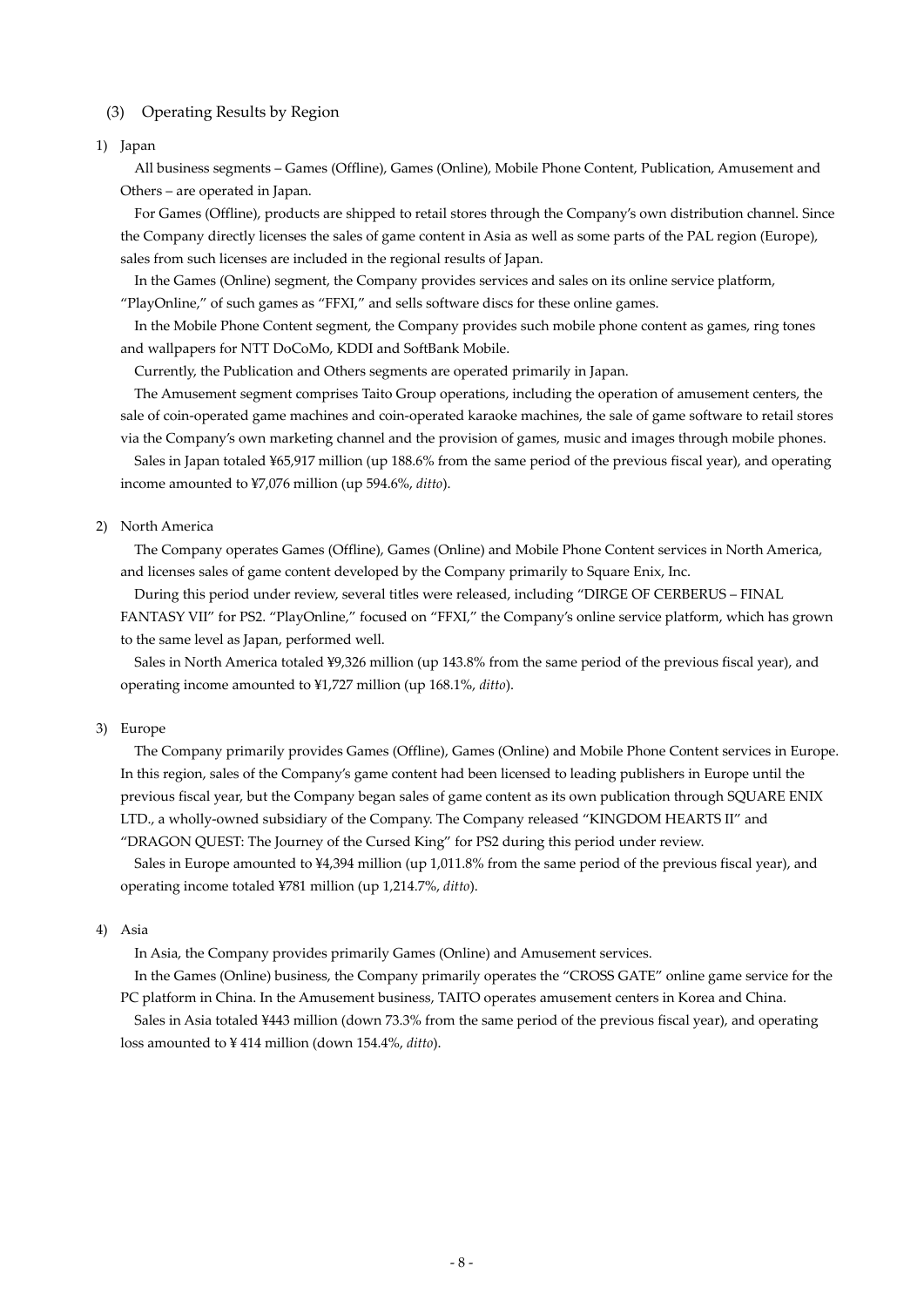#### (4) Financial Conditions

Cash and cash equivalents at the end of this period under review amounted to ¥91,144 million. Cash flows during the period are summarized as follows.

1) Cash flows from operating activities

Income before income taxes amounted to ¥8,427 million, and net cash provided by operating activities totaled ¥17,323 million, mainly due to recovery of accounts receivable for major title released in March 2006,.

2) Cash flows from investing activities

Net cash used in investing activities totaled ¥669 million, mainly due to income from divesting TAITO's commercial karaoke machines business, and payments for acquiring non-current assets.

3) Cash flows from financing activities Net cash used in financing activities amounted to ¥2,186 million, mainly due to payment of dividend,.

#### Solvency Indicators

|                                                              | Fiscal year ended<br>March 31, 2004 | Fiscal year ended<br>March 31, 2005 | Fiscal year ended<br>March 31, 2006 | Six months ended<br>September 30, 2006 |
|--------------------------------------------------------------|-------------------------------------|-------------------------------------|-------------------------------------|----------------------------------------|
| Shareholders' Equity Ratio                                   | 87.41%                              | 82.72%                              | 56.71%                              | 57.51%                                 |
| Shareholders' Equity Ratio on Market<br>Value Basis          | 309.59%                             | 275.76%                             | 157.78%                             | 149.58%                                |
| Term of Repayment of Interest-Bearing<br>Liabilities (years) | 0.0013                              |                                     |                                     |                                        |
| Interest Coverage Ratio (times)                              | 1,203.36                            | 85,196.65                           | 300.93                              | 110,701.78                             |

Notes: Shareholders' equity ratio: Shareholders' equity / Total assets

Shareholders' equity ratio on market value basis:

Market capitalization of outstanding stock / Total assets

Term of repayment of interest-bearing liabilities:

Interest-bearing liabilities / Cash flows from operating activities

Interest coverage ratio: Cash flows from operating activities / Interest paid

\* Calculated by consolidated financial results

\* Interest-bearing liabilities include all the liabilities on which the Company is paying interest.

\* Cash flows from operating activities and interest paid are "Cash flows from operating activities" and "Interest paid" in the consolidated statements of cash flows, respectively.

#### (5) Forecasts for FY2006

Consolidated forecasts for FY2006 (ending March 31, 2007)

| Net sales        | ¥150 billion |
|------------------|--------------|
| Operating income | ¥19 billion  |
| Recurring income | ¥19 billion  |
| Net income       | ¥11 billion  |

Games (Offline) segment sales were robust, driven by advanced release date of "KINGDOM HEARTS II" (540 thousand units in Europe as of September 30, 2006) for PS2, which was initially scheduled to be released in the second-half period, to September 29, and strong sales of "FINAL FANTASY III" (840 thousand units in Japan, *ditto*) for Nintendo DS. Despite Amusement segment remained in a difficult situation, other segments – Games (Online), Mobile Phone Content, Publication and Others, performed well as of the end of this period under review. The Company divested commercial karaoke machines business, which was included in Amusement segment, and continues to promote more cost effective operations in the second-half period. Expected operating expenses and expected capital investments for development tools for the next generation consoles, which were initially to be recorded in the first-half period, were partially transferred to the second-half year.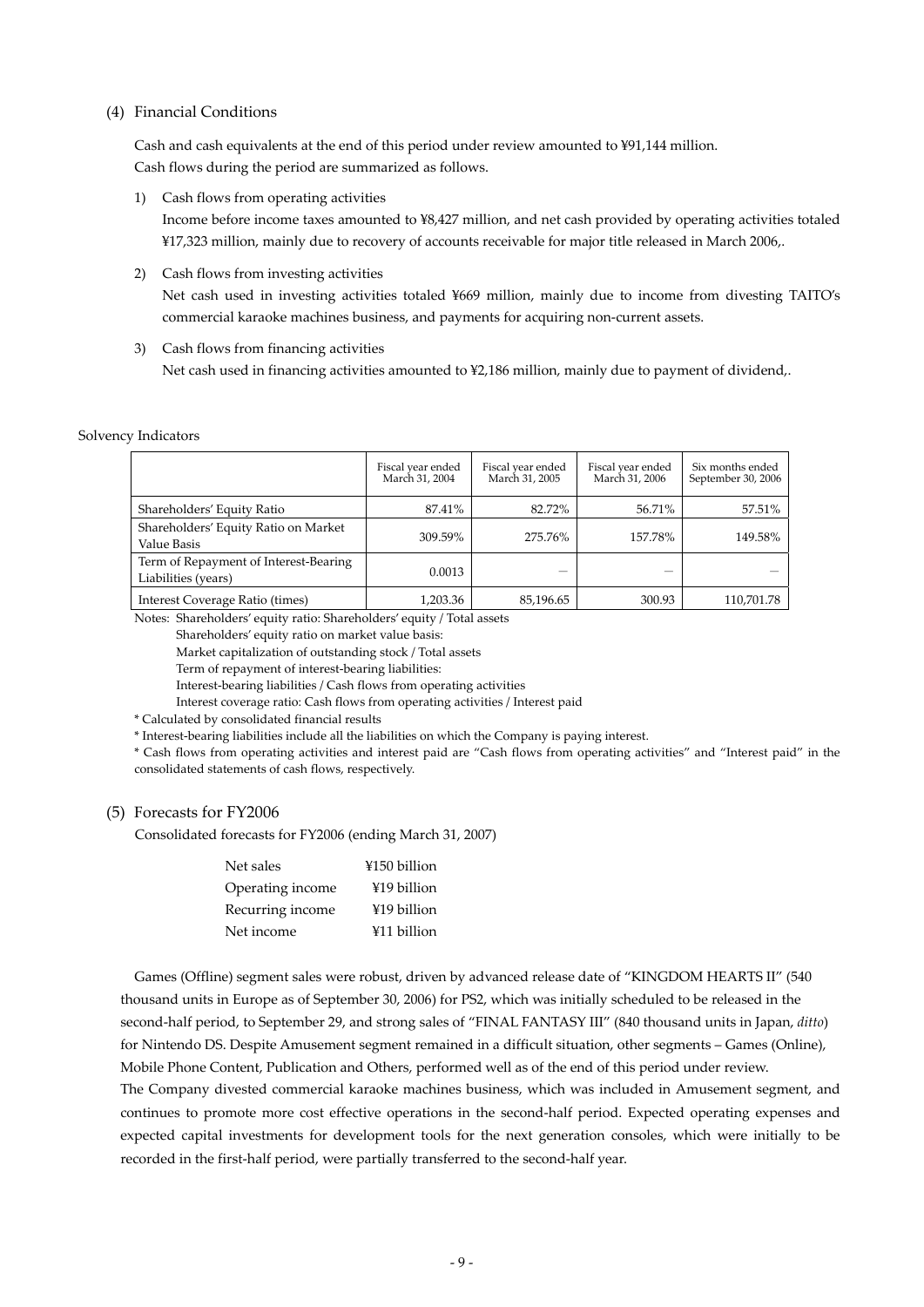## Risk Factors

The forecasts for the consolidated operating results stated above have been prepared based on the current business environment as of November 17, 2006.

Risks that may affect the Group's financial condition include:

1) Changes in the economic environment

In the event of an exceptionally harsh downturn in the economy, causing consumer expenditure to fall, demand for the Group's products and services in the entertainment field may decline. Such circumstances may lead to an adverse impact on the Group's business performance.

2) Changes in consumer preferences in the digital content market and the Group's ability to respond to rapid progress of innovative technology

In such a period of transitions as stated in the medium- and long-term strategy and tasks, it is probable such change may affect the Group's business performance if it is unable to deal with the transitions properly and promptly.

3) Changes in game platforms and the Group's response

The Group's core business predominantly involves the sale of software for use on home-use video game consoles. Consequently, the Company's business may be subject to the impact of transition to next generation console platforms and changes in console manufacturers' strategies. During platform generation transition periods, there is a tendency for consumers to reduce their game software purchases, which may lead to stagnation in the Company's sales growth. Such circumstances may lead to an adverse impact on the Group's business performance.

4) Securing human resources to execute the Group's growth strategies concentrating on creation of new content services and business development overseas

The Group has been making rapid growth in expanding its business operations globally. Delay in developing human resources may adversely affect the Group's business performance.

5) Expansion in the Group's international business operations

In the Games (Offline), Games (Online) and Mobile Phone Content segments, the Group is pursuing expansion of its international business operations. A variety of factors present in the countries and regions in which the Group operates overseas may affect the Group's business performance. Such factors include market trends, political situation, economic climate, laws and regulations, culture, religions, customs and other factors.

6) Fluctuation of exchange rates

The Group includes consolidated subsidiaries located in North America, Europe and Asia. The risks of foreign exchange loss have been reduced as foreign currency gained by subsidiaries is expended for settlement or reinvestment in each country. However, sales, expenses and assets of the overseas subsidiaries are converted into Japanese yen amounts in the consolidated financial statements. Consequently, the exchange rate may effect the Group's financial results as it fluctuates beyond forecast.

7) Entertainment industry laws

The operation of game centers is subject to government control under the Law for Proper Control of Entertainment and Amusement Business and other related laws and regulations. These laws and regulations include an approval and licensing system for the opening and operation of amusement centers, regulations on business hours (ordinances vary, but operation is generally prohibited from midnight to 10 a.m.), age restrictions (ordinances vary, but the admittance of persons under 16 years old after 6 p.m. and persons under 18 years old after 10 p.m. is generally prohibited), area restrictions on outlet opening, and regulations concerning facility structure, interior, lighting and noise. While complying with the laws, the Group has actively pursued the establishment of new amusement centers. However, if regulations were to change owing to the establishment of new laws or other reasons, the Group's business performance may be affected.

8) Management of personal information

In conjunction with the enactment of the Personal Information Protection Law, the Group has bolstered employee training with the aim of increasing awareness about the handling of personal information. The Group has also improved the timeliness of its personal information management systems and identified all personal information obtained by the Group. The Group has undertaken a full range of measures to strengthen its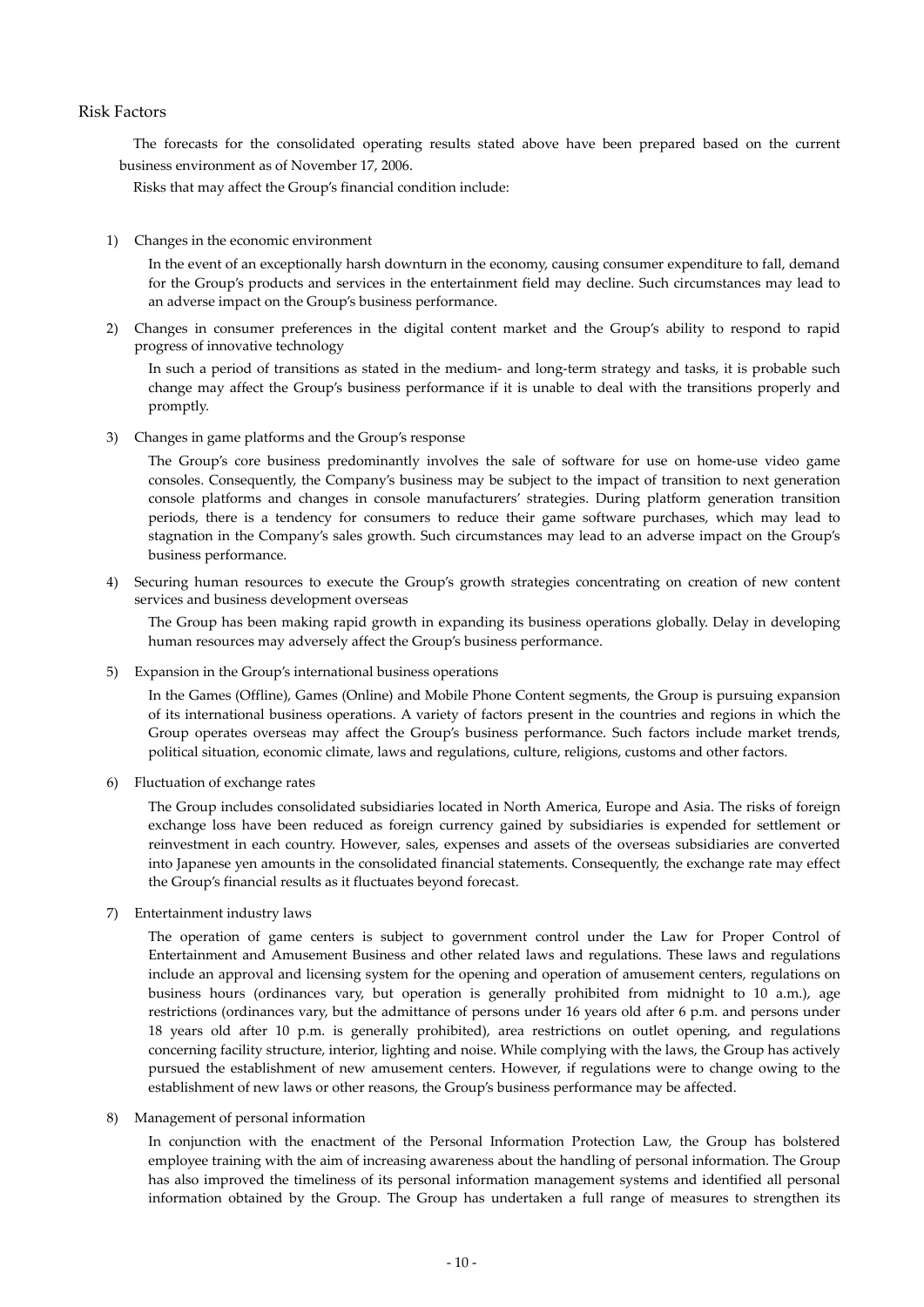internal control systems, including ongoing improvements to technology controlling access to its customer database and to its data security systems, restrictions on personnel permitted to access information and establishment of a system to deal with customer inquiries regarding personal information. To this point, no leakage of personal information has occurred from the Group. The Group intends to maintain its stringent management systems for personal information by reviewing current systems and enhancing employee training. However, if a leak of personal information were to occur from the Group, the Group's business performance may be affected.

#### 9) Accidents and disasters

The Group periodically carries out accident prevention checks, facility checks and emergency drills to minimize accidents and the impacts of disasters, including terrorist attacks, infectious diseases, food poisoning, fires, electrical blackouts, computer system/server malfunctions, earthquakes, and typhoon and flood damage. However, in the event of accidents or disasters it may not be possible to avoid or alleviate all adverse impacts. If a major earthquake or disaster occurs, which could impede the continuation of business, the Group's business performance may be affected.

### 10) Litigation

The Group is being managed strictly in compliance with laws and regulations and with full respect for third parties' rights while carrying out its operations. However, in the course of its business activities in Japan and abroad the risk of the Group becoming the defendant of litigation cannot be discounted. If such litigation were to occur, the Group's business performance may be affected.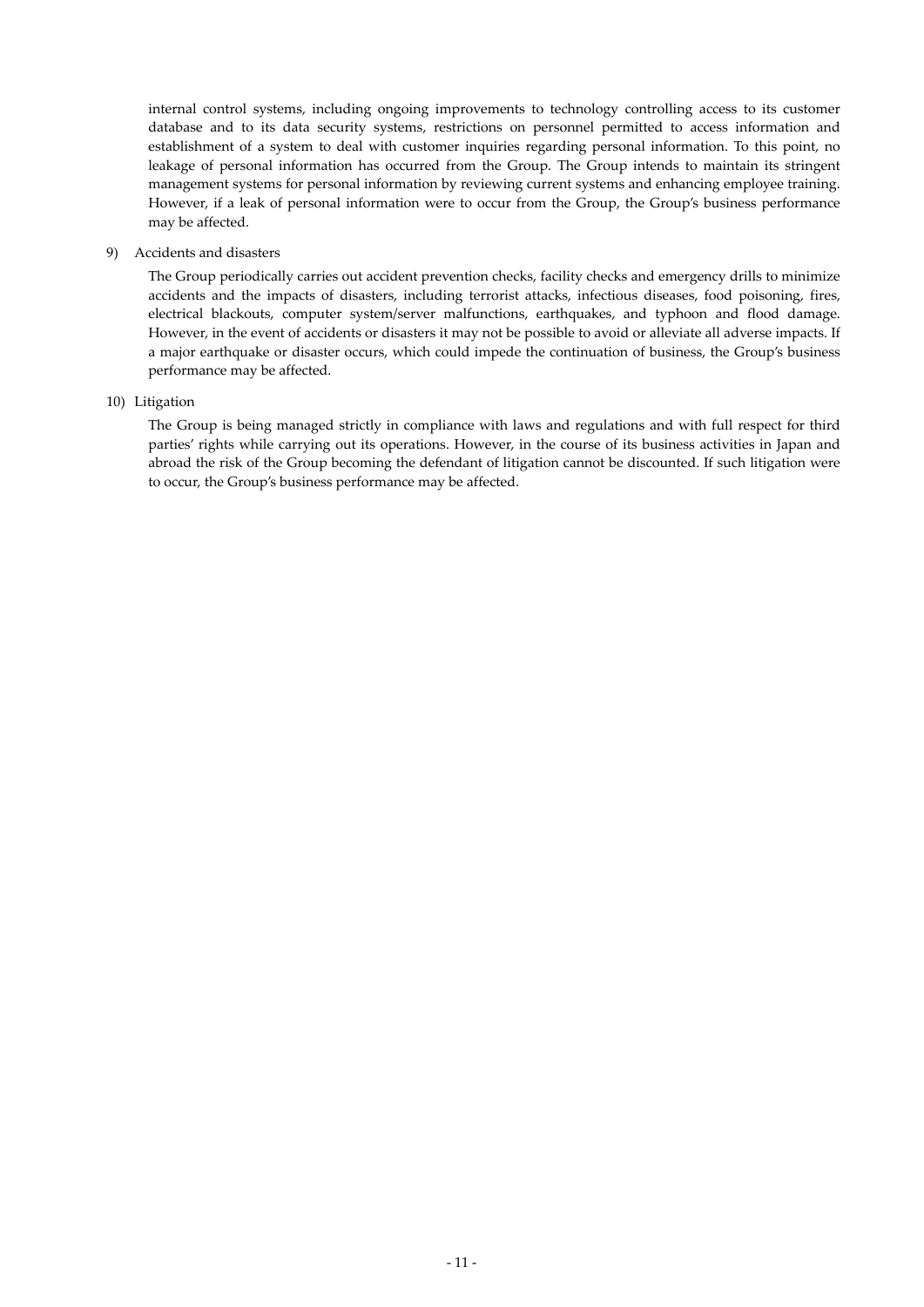# **4. Consolidated Financial Statements for the First-Half Period Ended September 30, 2006**

Consolidated Balance Sheet

|                                      | (Millions of yen)        |         |       |                                                       |         |               |                        |         |         |       |  |
|--------------------------------------|--------------------------|---------|-------|-------------------------------------------------------|---------|---------------|------------------------|---------|---------|-------|--|
|                                      | FY2005 First-Half Period |         |       | FY2006 First-Half Period                              |         |               |                        | FY2005  |         |       |  |
| Account<br>Notes                     |                          |         |       | (As of September 30, 2005) (As of September 30, 2006) |         | Change        | (As of March 31, 2005) |         |         |       |  |
|                                      |                          | Amount  | Rate  | Amount                                                |         | Rate          |                        | Amount  |         | Rate  |  |
|                                      |                          |         | $\%$  |                                                       |         | $\frac{0}{0}$ |                        |         |         | $\%$  |  |
| (Assets)                             |                          |         |       |                                                       |         |               |                        |         |         |       |  |
| Current assets<br>Ι.                 |                          |         |       |                                                       |         |               |                        |         |         |       |  |
| 1. Cash and deposits                 |                          | 53,489  |       |                                                       | 91,149  |               |                        |         | 75,257  |       |  |
| 2. Notes and accounts receivable     |                          | 18,267  |       |                                                       | 23,013  |               |                        |         | 33,215  |       |  |
| 3. Inventories                       |                          | 6,182   |       |                                                       | 6,677   |               |                        |         | 5,489   |       |  |
| 4. Content production account        |                          | 16,173  |       |                                                       | 9,301   |               |                        |         | 7,312   |       |  |
| 5. Deferred tax assets               |                          | 3,959   |       |                                                       | 3,060   |               |                        |         | 7,877   |       |  |
| 6. Other current assets              |                          | 3,457   |       |                                                       | 4,297   |               |                        |         | 3,968   |       |  |
| Allowance for doubtful accounts      |                          | (584)   |       |                                                       | (576)   |               |                        |         | (868)   |       |  |
| Total current assets                 |                          | 100,945 | 56.7  |                                                       | 136,924 | 64.5          | 35,978                 |         | 132,251 | 62.0  |  |
| II Non-current assets                |                          |         |       |                                                       |         |               |                        |         |         |       |  |
| 1. Property and equipment            |                          |         |       |                                                       |         |               |                        |         |         |       |  |
| (1) Buildings and structures         | 18,896                   |         |       | 18,518                                                |         |               |                        | 18,694  |         |       |  |
| Accumulated depreciation             | 11,141                   | 7,754   |       | 11,844                                                | 6,673   |               |                        | 11,546  | 7,148   |       |  |
| (2) Tools and fixtures               | 11,401                   |         |       | 12,705                                                |         |               |                        | 12,481  |         |       |  |
| Accumulated depreciation             | 8,282                    | 3,118   |       | 8,984                                                 | 3,721   |               |                        | 8,761   | 3,719   |       |  |
| (3) Amusement equipment              | 57,176                   |         |       | 47,133                                                |         |               |                        | 58,733  |         |       |  |
| Accumulated depreciation             | 43,726                   | 13,449  |       | 35,476                                                | 11,657  |               |                        | 45,292  | 13,440  |       |  |
| $(4)$ Land                           |                          | 5,518   |       |                                                       | 5,437   |               |                        |         | 5,516   |       |  |
| (5) Construction in progress         |                          | 261     |       |                                                       | 74      |               |                        |         | 159     |       |  |
| $(6)$ Other                          | 33                       |         |       | 26                                                    |         |               |                        | 26      |         |       |  |
| Accumulated depreciation             | 20                       | 12      |       | 18                                                    | 8       |               |                        | 15      | 10      |       |  |
| Total property and equipment         |                          | 30,116  | 16.9  |                                                       | 27,574  | 13.0          | (2, 542)               |         | 29,995  | 14.1  |  |
| 2. Intangible assets                 |                          |         |       |                                                       |         |               |                        |         |         |       |  |
| (1) Consolidation adjustments        |                          |         |       |                                                       |         |               |                        |         |         |       |  |
| account                              | 20,526                   |         |       |                                                       |         |               |                        | 23,446  |         |       |  |
| (2) Goodwill                         |                          |         |       | 21,043                                                |         |               |                        |         |         |       |  |
| (3) Other                            | 2,297                    | 22,823  | 12.8  | 1,534                                                 | 22,578  | 10.6          | (245)                  | 1,942   | 25,389  | 11.9  |  |
| 3. Investments and other assets      |                          |         |       |                                                       |         |               |                        |         |         |       |  |
| (1) Investment securities            | 1,116                    |         |       | 1,187                                                 |         |               |                        | 1,459   |         |       |  |
| (2) Long-term loans                  | 11                       |         |       | 169                                                   |         |               |                        | 173     |         |       |  |
| (3) Rental deposits                  | 18,087                   |         |       | 17,103                                                |         |               |                        | 17,361  |         |       |  |
| Construction cooperation fund<br>(4) | 2,325                    |         |       | 2,054                                                 |         |               |                        | 2,158   |         |       |  |
| Claim in bankruptcy<br>(5)           | 2,308                    |         |       | 2,211                                                 |         |               |                        | 2,240   |         |       |  |
| (6) Deferred tax assets              | 3,328                    |         |       | 7,167                                                 |         |               |                        | 6,523   |         |       |  |
| (7) Other                            | 1,212                    |         |       | 546                                                   |         |               |                        | 533     |         |       |  |
| Allowance for doubtful accounts      | (4,299)                  | 24,090  | 13.6  | (5, 386)                                              | 25,053  | 11.8          | 963                    | (4,738) | 25,712  | 12.0  |  |
| Total non-current assets             |                          | 77,030  | 43.3  |                                                       | 75,206  | 35.5          | (1,824)                |         | 81,097  | 38.0  |  |
| Total assets                         |                          | 177,976 | 100.0 |                                                       | 212,130 | 100.0         | 34,153                 |         | 213,348 | 100.0 |  |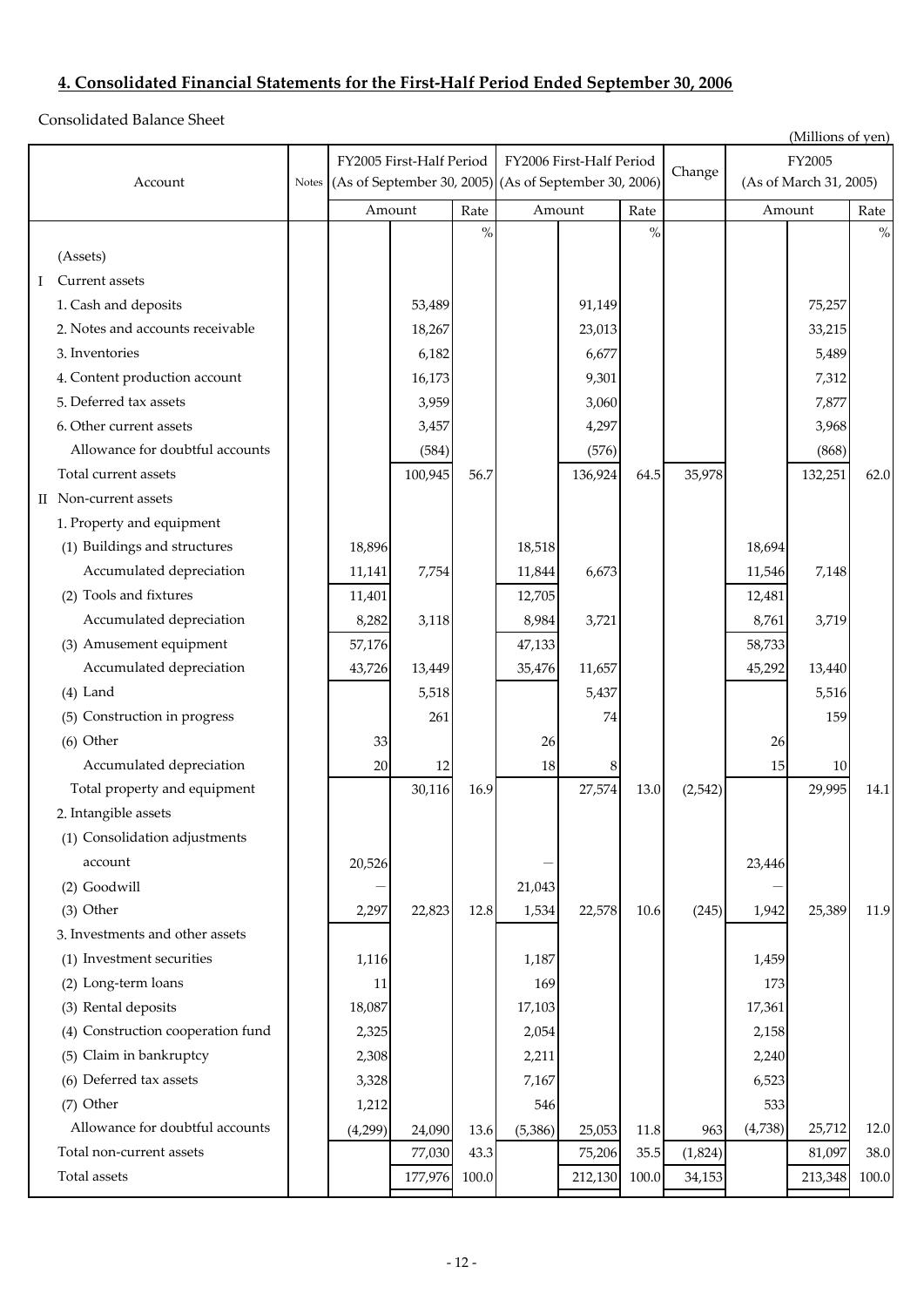|                                       |       |                            |       |                            |                          |      |           |        | (Millions of Yen)      |         |
|---------------------------------------|-------|----------------------------|-------|----------------------------|--------------------------|------|-----------|--------|------------------------|---------|
|                                       |       | FY2005 First-Half Period   |       |                            | FY2006 First-Half Period |      |           | FY2005 |                        |         |
| Account                               | Notes | (As of September 30, 2005) |       | (As of September 30, 2006) |                          |      | Change    |        | (As of March 31, 2005) |         |
|                                       |       | Amount                     | Rate  |                            | Amount<br>Rate           |      |           |        | Amount                 | Rate    |
|                                       |       |                            | $\%$  |                            |                          | $\%$ |           |        |                        | $\%$    |
| (Liabilities)                         |       |                            |       |                            |                          |      |           |        |                        |         |
| Current liabilities<br>Ι              |       |                            |       |                            |                          |      |           |        |                        |         |
| 1. Notes and accounts payable         |       | 10,121                     |       |                            | 11,241                   |      |           |        | 12,124                 |         |
| 2. Short-term borrowings              |       | 40,000                     |       |                            |                          |      |           |        |                        |         |
| 3. Other accounts payable             |       | 2,375                      |       |                            | 10,609                   |      |           |        | 6,509                  |         |
| 4. Accrued expenses                   |       | 5,544                      |       |                            | 6,131                    |      |           |        | 6,413                  |         |
| 5. Accrued corporate taxes            |       | 534                        |       |                            | 898                      |      |           |        | 4,848                  |         |
| 6. Advance payments received          |       | 832                        |       |                            | 726                      |      |           |        | 991                    |         |
| 7. Deposits received                  |       | 403                        |       |                            | 496                      |      |           |        | 421                    |         |
| 8. Reserve for bonuses                |       | 1,698                      |       |                            | 1,598                    |      |           |        | 2,648                  |         |
| 9. Allowance for sales returns        |       | 1,118                      |       |                            | 1,624                    |      |           |        | 1,186                  |         |
| 10. Allowance for losses due to       |       |                            |       |                            |                          |      |           |        |                        |         |
| closure of outlets                    |       | 139                        |       |                            | 229                      |      |           |        | 292                    |         |
| 11. Other                             |       | 972                        |       |                            | 2,207                    |      |           |        | 2,405                  |         |
| Total current liabilities             |       | 63,739                     | 35.8  |                            | 35,762                   | 16.9 | (27, 977) |        | 37,840                 | 17.8    |
| II Non-current liabilities            |       |                            |       |                            |                          |      |           |        |                        |         |
| 1. Corporate bond                     |       |                            |       |                            | 50,000                   |      |           |        | 50,000                 |         |
| 2. Allowance for retirement benefits  |       | 3,239                      |       |                            | 2,851                    |      |           |        | 3,001                  |         |
| 3. Allowance for directors'           |       |                            |       |                            |                          |      |           |        |                        |         |
| retirement benefits                   |       | 174                        |       |                            | 205                      |      |           |        | 189                    |         |
| 4. Other                              |       | 164                        |       |                            | 201                      |      |           |        | 202                    |         |
| Total non-current liabilities         |       | 3,578                      | 2.0   |                            | 53,259                   | 25.0 | 49,680    |        | 53,394                 | 25.0    |
| <b>Total liabilities</b>              |       | 67,318                     | 37.8  |                            | 89,021                   | 42.0 | 21,703    |        | 91,234                 | 42.8    |
|                                       |       |                            |       |                            |                          |      |           |        |                        |         |
| (Minority interests)                  |       |                            |       |                            |                          |      |           |        |                        |         |
| Minority interests in consolidated    |       |                            |       |                            |                          |      |           |        |                        |         |
| subsidiaries                          |       | 4,211                      | 2.4   |                            |                          |      |           |        | 1,120                  | 0.5     |
|                                       |       |                            |       |                            |                          |      |           |        |                        |         |
| (Shareholders' equity)                |       |                            |       |                            |                          |      |           |        |                        |         |
| I Common stock                        |       | 7,684                      | 4.3   |                            |                          |      |           |        | 7,803                  | 3.7     |
| II Capital surplus reserve            |       | 36,925                     | 20.7  |                            |                          |      |           |        | 37,044                 | 17.4    |
| <b>III</b> Retained earnings          |       | 62,252                     | 35.0  |                            |                          |      |           |        | 76,022                 | 35.6    |
| IV Unrealized gain on revaluation     |       |                            |       |                            |                          |      |           |        |                        |         |
| of other investment securities        |       | 380                        | 0.2   |                            |                          |      |           |        | 531                    | 0.2     |
| V Foreign currency translation        |       |                            |       |                            |                          |      |           |        |                        |         |
| adjustment                            |       | (327)                      | (0.2) |                            |                          |      |           |        | 97                     | $0.0\,$ |
| VI Treasury stock                     |       | (468)                      | (0.3) |                            |                          |      |           |        | (506)                  | (0.2)   |
| Total shareholders' equity            |       | 106,446                    | 59.8  |                            |                          |      |           |        | 120,993                | 56.7    |
| Total liabilities, minority interests |       |                            |       |                            |                          |      |           |        |                        |         |
| and shareholders' equity              |       | 177,976                    | 100.0 |                            |                          |      |           |        | 213,348                | 100.0   |
|                                       |       |                            |       |                            |                          |      |           |        |                        |         |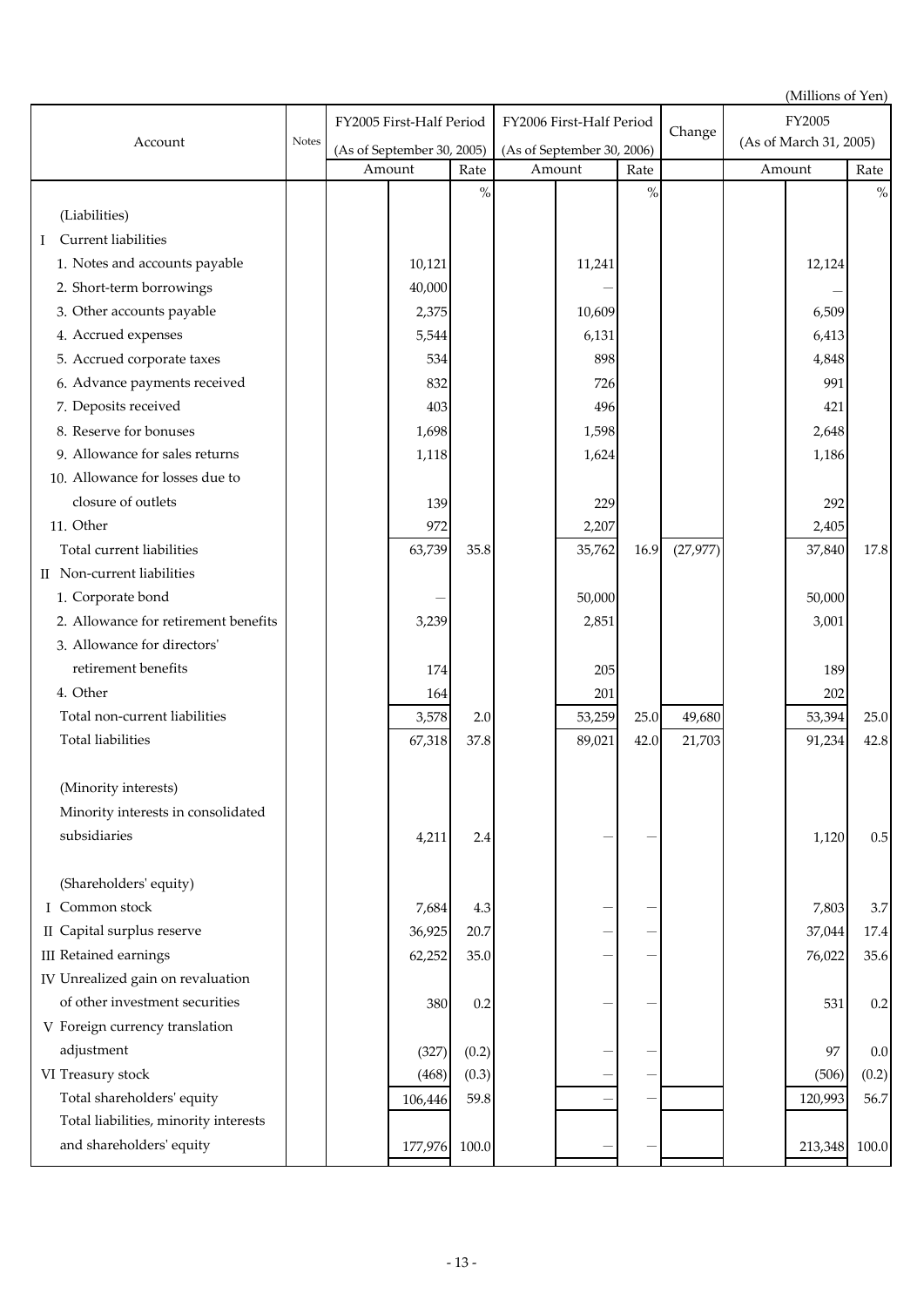|                                        |              |                            |      |                            |                          |       |        |                        | (Millions of Yen) |      |
|----------------------------------------|--------------|----------------------------|------|----------------------------|--------------------------|-------|--------|------------------------|-------------------|------|
|                                        |              | FY2005 First-Half Period   |      |                            | FY2006 First-Half Period |       | Change | FY2005                 |                   |      |
| Account                                | <b>Notes</b> | (As of September 30, 2005) |      | (As of September 30, 2006) |                          |       |        | (As of March 31, 2005) |                   |      |
|                                        |              | Amount                     | Rate |                            | Amount                   |       |        |                        | Amount            | Rate |
|                                        |              |                            | $\%$ |                            |                          | $\%$  |        |                        |                   | $\%$ |
| (Net assets)                           |              |                            |      |                            |                          |       |        |                        |                   |      |
| I Shareholders' equity                 |              |                            |      |                            |                          |       |        |                        |                   |      |
| 1. Common stock                        |              |                            |      |                            | 7,825                    | 3.7   |        |                        |                   |      |
| 2. Capital surplus reserve             |              |                            |      |                            | 37,066                   | 17.4  |        |                        |                   |      |
| 3. Retained earnings                   |              |                            |      |                            | 77,120                   | 36.4  |        |                        |                   |      |
| 4. Treasury stock                      |              |                            |      |                            | (516)                    | (0.2) |        |                        |                   |      |
| Total shareholders' equity             |              |                            |      |                            | 121,496                  | 57.3  |        |                        |                   |      |
| II Valuation and translation           |              |                            |      |                            |                          |       |        |                        |                   |      |
| adjustment                             |              |                            |      |                            |                          |       |        |                        |                   |      |
| 1. Unrealized gains on revaluation     |              |                            |      |                            |                          |       |        |                        |                   |      |
| of other investment securities         |              |                            |      |                            | 374                      | 0.2   |        |                        |                   |      |
| 2. Foreign currency translation        |              |                            |      |                            |                          |       |        |                        |                   |      |
| adjustment                             |              |                            |      |                            | 116                      | 0.1   |        |                        |                   |      |
| Total Valuation and translation        |              |                            |      |                            |                          |       |        |                        |                   |      |
| adjustment                             |              |                            |      |                            | 491                      | 0.2   |        |                        |                   |      |
| III Minority interests in consolidated |              |                            |      |                            |                          |       |        |                        |                   |      |
| subsidiaries                           |              |                            |      |                            | 1,121                    | 0.5   |        |                        |                   |      |
| Total net assets                       |              |                            |      |                            | 123,109                  | 58.0  |        |                        |                   |      |
| Total liabilities and net assets       |              |                            |      |                            | 212,130                  | 100.0 |        |                        |                   |      |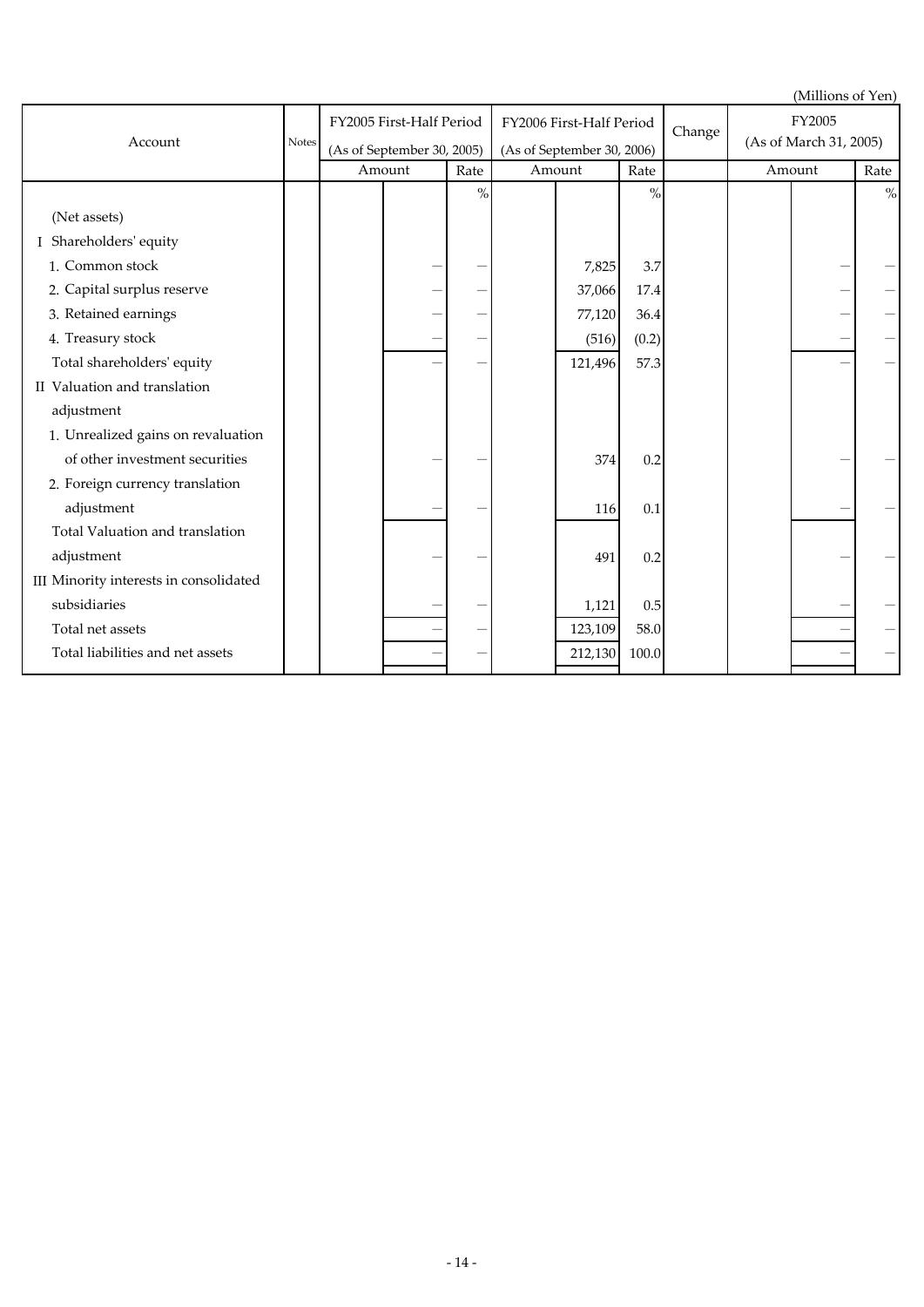## Consolidated Statements of Income

(Millions of yen)

|                                             |              |       |                     |       | FY2005 First-Half Period   FY2006 First-Half Period |                  |         |        | رانان بان سیستری<br>FY2005 |                  |         |  |
|---------------------------------------------|--------------|-------|---------------------|-------|-----------------------------------------------------|------------------|---------|--------|----------------------------|------------------|---------|--|
| Account                                     | <b>Notes</b> |       | April 1, 2005 to    |       |                                                     | April 1, 2006 to |         | Change |                            | April 1, 2005 to |         |  |
|                                             |              |       | September 30, 2005. |       | September 30, 2006.                                 |                  |         |        |                            | March 31, 2006 . |         |  |
|                                             |              |       | Amount              | Rate  |                                                     | Amount           | Rate    | Amount |                            | Amount           | Rate    |  |
|                                             |              |       |                     | $\%$  |                                                     |                  | $\%$    |        |                            |                  | $\%$    |  |
| Net sales<br>Ι.                             |              |       | 27,091              | 100.0 |                                                     | 75,959           | 100.0   | 48,868 |                            | 124,473          | 100.0   |  |
| Cost of sales<br>$\scriptstyle\rm II$       |              |       | 13,173              | 48.6  |                                                     | 41,095           | 54.1    | 27,922 |                            | 68,105           | 54.7    |  |
| Gross profit                                |              |       | 13,918              | 51.4  |                                                     | 34,864           | 45.9    | 20,946 |                            | 56,367           | 45.3    |  |
| Reversal of allowance for sales             |              |       |                     |       |                                                     |                  |         |        |                            |                  |         |  |
| returns                                     |              |       | 1,316               | 4.8   |                                                     | 1,186            | 1.6     | (129)  |                            | 1,316            | 1.1     |  |
| Provision for allowance for sales           |              |       |                     |       |                                                     |                  |         |        |                            |                  |         |  |
| returns                                     |              |       | 1,118               | 4.1   |                                                     | 1,624            | 2.1     | 505    |                            | 1,186            | $1.0\,$ |  |
| Net gross profit                            |              |       | 14,116              | 52.1  |                                                     | 34,427           | 45.4    | 20,310 |                            | 56,497           | 45.4    |  |
| III Selling, general and administrative     |              |       |                     |       |                                                     |                  |         |        |                            |                  |         |  |
| expenses                                    |              |       |                     |       |                                                     |                  |         |        |                            |                  |         |  |
| 1. Packaging freight charge                 |              | 304   |                     |       | 1,110                                               |                  |         |        | 1,623                      |                  |         |  |
| 2. Advertising expense                      |              | 2,975 |                     |       | 3,426                                               |                  |         |        | 7,458                      |                  |         |  |
| 3. Sales promotion expense                  |              | 126   |                     |       | 634                                                 |                  |         |        | 1,177                      |                  |         |  |
| 4. Provision for doubtful accounts          |              |       |                     |       |                                                     |                  |         |        | 101                        |                  |         |  |
| 5. Compensation for directors               |              | 142   |                     |       | 338                                                 |                  |         |        | 498                        |                  |         |  |
| 6. Salary                                   |              | 2,482 |                     |       | 7,823                                               |                  |         |        | 11,604                     |                  |         |  |
| 7. Provision to reserve for bonuses         |              | 256   |                     |       | 921                                                 |                  |         |        | 1,350                      |                  |         |  |
| 8. Net periodic pension costs               |              | (16)  |                     |       | 266                                                 |                  |         |        | 251                        |                  |         |  |
| 9. Provision to reserve for directors'      |              |       |                     |       |                                                     |                  |         |        |                            |                  |         |  |
| retirement benefits                         |              | 4     |                     |       | 15                                                  |                  |         |        | 19                         |                  |         |  |
| 10. Welfare expense                         |              | 341   |                     |       | 997                                                 |                  |         |        | 1,511                      |                  |         |  |
| 11. Rental expense                          |              | 601   |                     |       | 1,272                                               |                  |         |        | 1,949                      |                  |         |  |
| 12. Commissions paid                        |              | 1,087 |                     |       | 1,795                                               |                  |         |        | 3,204                      |                  |         |  |
| 13. Depreciation and amortization           |              | 583   |                     |       | 745                                                 |                  |         |        | 1,648                      |                  |         |  |
| 14. Other                                   |              | 2,741 | 11,631              | 42.9  | 5,909                                               | 25,257           | 33.3    | 13,625 | 8,625                      | 41,026           | 33.0    |  |
| Operating income                            |              |       | 2,484               | 9.2   |                                                     | 9,169            | 12.1    | 6,685  |                            | 15,470           | 12.4    |  |
| IV Non-operating income                     |              |       |                     |       |                                                     |                  |         |        |                            |                  |         |  |
| 1. Interest income                          |              | 47    |                     |       | 143                                                 |                  |         |        | 139                        |                  |         |  |
| 2. Dividends received                       |              | 22    |                     |       | 2                                                   |                  |         |        | 23                         |                  |         |  |
| 3. Foreign exchange gain                    |              | 189   |                     |       | 114                                                 |                  |         |        | 508                        |                  |         |  |
| 4. Rental income                            |              | 29    |                     |       | 31                                                  |                  |         |        | 63                         |                  |         |  |
| 5. Support fees received                    |              |       |                     |       |                                                     |                  |         |        | 28                         |                  |         |  |
| 6. Facilities installation cooperation fees |              |       |                     |       | 50                                                  |                  |         |        | 79                         |                  |         |  |
| 7. Miscellaneous income                     |              | 32    | 321                 | 1.2   | 230                                                 | 572              | $0.8\,$ | 251    | 202                        | 1,046            | 0.9     |  |
| Non-operating expenses<br>V                 |              |       |                     |       |                                                     |                  |         |        |                            |                  |         |  |
| 1. Interest expenses                        |              | 12    |                     |       | $\boldsymbol{0}$                                    |                  |         |        | 29                         |                  |         |  |
| 2. Commissions paid                         |              | 62    |                     |       | $\boldsymbol{0}$                                    |                  |         |        | 94                         |                  |         |  |
| 3. Loss on disposal of inventories          |              |       |                     |       | 60                                                  |                  |         |        | 151                        |                  |         |  |
| 4. Loss on write-off of content             |              |       |                     |       |                                                     |                  |         |        |                            |                  |         |  |
| production account                          |              |       |                     |       |                                                     |                  |         |        | 460                        |                  |         |  |
| 5. Loss on inventory valuation              |              |       |                     |       | 86                                                  |                  |         |        | 190                        |                  |         |  |
| 6. Corporate bond issuance expenses         |              |       |                     |       |                                                     |                  |         |        | 17                         |                  |         |  |
| 7. Investment loss on equity method         |              |       |                     |       | 4                                                   |                  |         |        | 7                          |                  |         |  |
| 8. Miscellaneous loss                       |              | 0     | 75                  | 0.3   | 189                                                 | 341              | $0.5\,$ | 266    | 18                         | 968              | $0.8\,$ |  |
| Recurring income                            |              |       | 2,730               | 10.1  |                                                     | 9,400            | 12.4    | 6,670  |                            | 15,547           | 12.5    |  |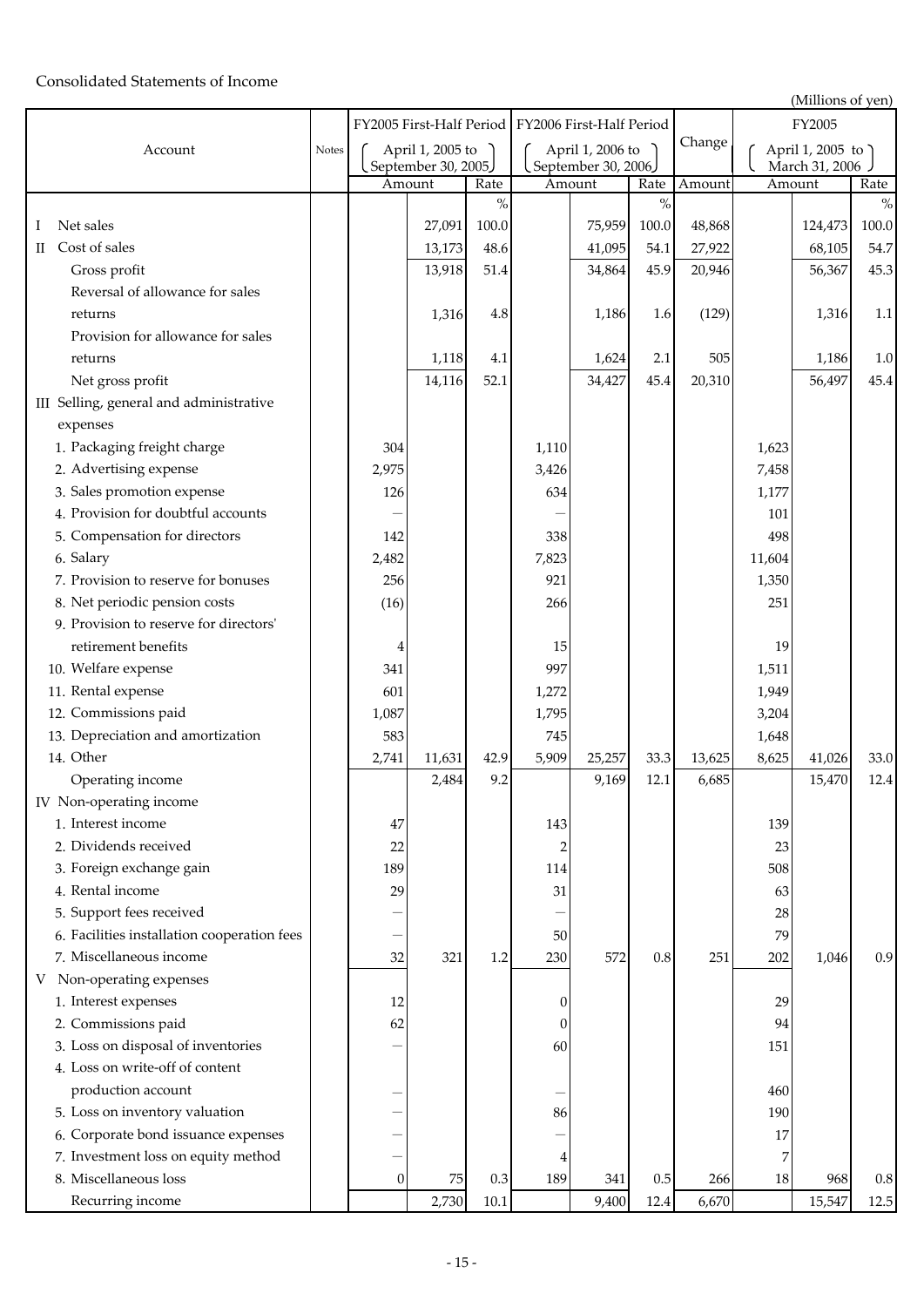(Millions of yen)

|                                          |              |        |                     |         | FY2005 First-Half Period   FY2006 First-Half Period |                                      |          |        | FY2005  |                  |         |
|------------------------------------------|--------------|--------|---------------------|---------|-----------------------------------------------------|--------------------------------------|----------|--------|---------|------------------|---------|
| Account                                  | <b>Notes</b> |        | April 1, 2005 to    |         |                                                     | April 1, 2006 to                     |          | Change |         | April 1, 2005 to |         |
|                                          |              | Amount | September 30, 2005. | Rate    |                                                     | September 30, 2006<br>Amount<br>Rate |          | Amount | Amount  | March 31, 2006   | Rate    |
| VI Extraordinary gain                    |              |        |                     |         |                                                     |                                      |          |        |         |                  |         |
| 1. Reversal of allowance for doubtful    |              |        |                     |         |                                                     |                                      |          |        |         |                  |         |
| accounts                                 |              | 63     |                     |         | 191                                                 |                                      |          |        |         |                  |         |
| 2. Gain on divesting business            |              |        |                     |         | 2,738                                               |                                      |          |        |         |                  |         |
| 3. Gain on sale of investment securities |              | 1,353  |                     |         |                                                     |                                      |          |        | 1,353   |                  |         |
| 4. Other                                 |              | 5      | 1,422               | 5.2     | 55                                                  | 2,985                                | 3.9      | 1,563  | 8       | 1,361            | 1.1     |
| VII Extraordinary loss                   |              |        |                     |         |                                                     |                                      |          |        |         |                  |         |
| 1. Loss on sale of property and          |              |        |                     |         |                                                     |                                      |          |        |         |                  |         |
| equipment                                |              | 12     |                     |         | 0                                                   |                                      |          |        | 19      |                  |         |
| 2. Loss on disposal of property and      |              |        |                     |         |                                                     |                                      |          |        |         |                  |         |
| equipment                                |              | 130    |                     |         | 361                                                 |                                      |          |        | 457     |                  |         |
| 3. Impairment loss                       |              | 188    |                     |         | 166                                                 |                                      |          |        | 4,426   |                  |         |
| 4. Loss on evaluation of investment      |              |        |                     |         |                                                     |                                      |          |        |         |                  |         |
| securities                               |              | 91     |                     |         | 0                                                   |                                      |          |        | 91      |                  |         |
| 5. Loss on reverse split of shares in    |              |        |                     |         |                                                     |                                      |          |        |         |                  |         |
| affiliates                               |              | 234    |                     |         |                                                     |                                      |          |        | 209     |                  |         |
| 6. Loss on adjustment in payment         |              |        |                     |         |                                                     |                                      |          |        |         |                  |         |
| process                                  |              | 302    |                     |         |                                                     |                                      |          |        | 302     |                  |         |
| 7. Extraordinary loss on inventory       |              |        |                     |         |                                                     |                                      |          |        |         |                  |         |
| write-offs                               |              |        |                     |         |                                                     |                                      |          |        | 1,652   |                  |         |
| 8. Accelerated amortization of goodwill  |              |        |                     |         | 1,831                                               |                                      |          |        |         |                  |         |
| 9. Provision for doubtful accounts       |              |        |                     |         | 1,588                                               |                                      |          |        | 505     |                  |         |
| 10. Provision to allowance for store     |              |        |                     |         |                                                     |                                      |          |        |         |                  |         |
| closings                                 |              |        |                     |         |                                                     |                                      |          |        | 153     |                  |         |
| 11. Other                                |              | 23     | 984                 | 3.6     | $\boldsymbol{0}$                                    | 3,948                                | 5.2      | 2,964  | 59      | 7,878            | 6.3     |
| Income before income taxes and           |              |        |                     |         |                                                     |                                      |          |        |         |                  |         |
| distribution of loss in partnership      |              |        |                     |         |                                                     |                                      |          |        |         |                  |         |
| (tokumei-kumiai)                         |              |        | 3,168               | 11.7    |                                                     | 8,437                                | $11.1\,$ | 5,269  |         | 9,031            | 7.3     |
| Distribution of loss in partnership      |              |        |                     |         |                                                     |                                      |          |        |         |                  |         |
| (tokumei-kumiai)                         |              |        | 22                  | 0.1     |                                                     | 9                                    | 0.0      |        |         | 40               | 0.1     |
| Income before income taxes               |              |        | 3,145               | 11.6    |                                                     | 8,427                                | 11.1     | 5,282  |         | 8,990            | $7.2\,$ |
| Corporate, resident and enterprise       |              |        |                     |         |                                                     |                                      |          |        |         |                  |         |
| taxes                                    |              | 416    |                     |         | 1,819                                               |                                      |          |        | 1,835   |                  |         |
| Refunded income taxes                    |              | (906)  |                     |         | (113)                                               |                                      |          |        | (912)   |                  |         |
| Deferred income taxes                    |              | 1,171  | 681                 | 2.5     | 3,404                                               | 5,110                                | 6.7      | 4,428  | (9,039) | (8, 116)         | (6.5)   |
| Minority interest in consolidated        |              |        |                     |         |                                                     |                                      |          |        |         |                  |         |
| subsidiaries                             |              |        | 261                 | $1.0\,$ |                                                     | (2)                                  | (0.0)    |        |         | 31               | 0.0     |
| Net income                               |              |        | 2,202               | 8.1     |                                                     | 3,319                                | $4.4\,$  | 1,117  |         | 17,076           | 13.7    |
|                                          |              |        |                     |         |                                                     |                                      |          |        |         |                  |         |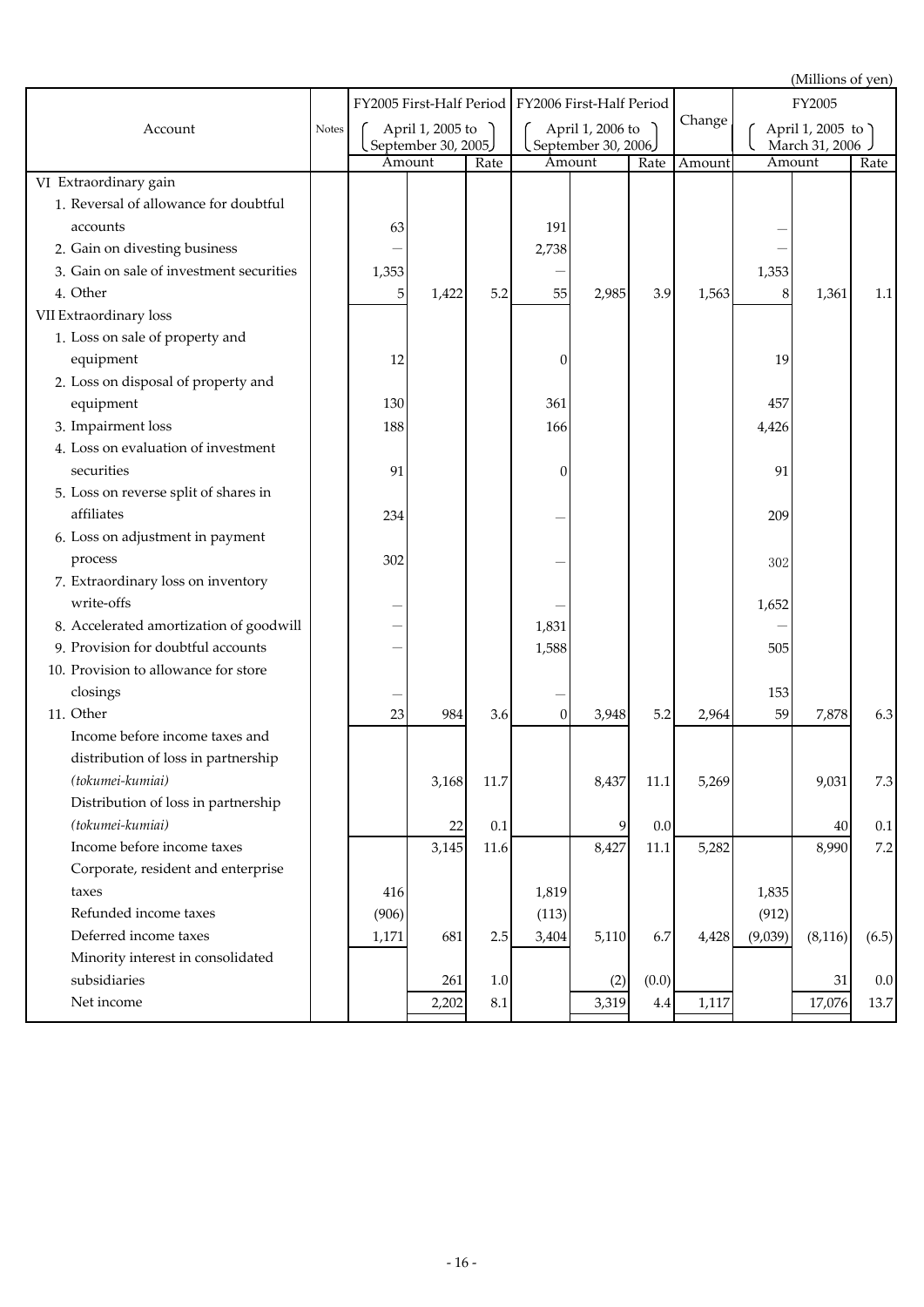## Consolidated Statements of Cash Flows

(Millions of yen)

|                                                                           |       |                   |                                         |             | $\cdots$         |
|---------------------------------------------------------------------------|-------|-------------------|-----------------------------------------|-------------|------------------|
|                                                                           |       | FY2005            | FY2006                                  |             |                  |
|                                                                           |       | First-Half Period | First-Half Period                       |             | FY2005           |
| Account                                                                   | Notes |                   |                                         | Change      |                  |
|                                                                           |       | April 1, 2005 to  | April 1, 2006 to                        |             | April 1, 2005    |
|                                                                           |       |                   | September 30, 2005   September 30, 2006 |             | March 31, 2006 . |
|                                                                           |       | Amount            | Amount                                  | Amount      | Amount           |
|                                                                           |       |                   |                                         |             |                  |
| I Cash flows from operating activities                                    |       |                   |                                         |             |                  |
| Income before income taxes                                                |       | 3,145             | 8,427                                   | 5,282       | 8,990            |
| Depreciation and amortization                                             |       | 850               | 5,247                                   | 4,397       | 8,419            |
| Impairment loss                                                           |       |                   | 166                                     | 166         | 4,426            |
| Increase (decrease) in allowance for doubtful accounts                    |       | (97)              | 352                                     | 449         | 611              |
| (Decrease) increase in reserve for bonuses                                |       | (305)             | (1,049)                                 | (743)       | 643              |
| Increase (decrease) in allowance for sales returns                        |       | (208)             | 433                                     | 642         | (155)            |
| (Decrease) in allowance for retirement benefits                           |       | (59)              | (150)                                   | (90)        | (1,213)          |
| Increase in allowance for directors' retirement benefits                  |       |                   | 15                                      | 11          | 19               |
| (Decrease) increase in other allowances                                   |       |                   | (62)                                    | (62)        | 153              |
| Interest and dividends received                                           |       | (70)              | (145)                                   | (74)        | (163)            |
| Interest expenses                                                         |       | 12                | $\overline{0}$                          | (12)        | 29               |
| Gain on sale and disposal of property and equipment                       |       | 142               | 359                                     | 217         | 476              |
| Gain on divestment of business                                            |       |                   | (2,738)                                 | (2,738)     |                  |
| Accelerated amortization of goodwill                                      |       |                   | 1,831                                   | 1,831       |                  |
| Gain on sale of investment securities                                     |       | (1, 353)          |                                         | 1,353       | (1, 353)         |
| Losses on investments in securities                                       |       | 91                | $\overline{0}$                          | (90)        | 91               |
| Decrease (increase) in accounts receivable                                |       |                   | 9,863                                   | 11,603      |                  |
|                                                                           |       | (1,740)           |                                         |             | (16, 330)        |
| (Increase) in inventories                                                 |       | (631)             | (3,244)                                 | (2,613)     | 9,140            |
| (Decrease) increase in purchase liabilities                               |       | 120               | (510)                                   | (630)       | 1,797            |
| (Decrease) increase in accrued consumption taxes                          |       | (979)             | (701)                                   | 277         | 102              |
| (Increase) decrease in other current assets                               |       | (52)              | (335)                                   | (282)       | 57               |
| Decrease (increase) in other non-current assets                           |       | (304)             | 77                                      | 382         | 358              |
| Increase (decrease) in other current liabilities                          |       | (1, 349)          | 3,587                                   | 4,937       | 391              |
| Other                                                                     |       | 904               | 395                                     | (508)       | 2,643            |
| Subtotal                                                                  |       | (1,882)           | 21,822                                  | 23,705      | 19,138           |
| Interest and dividends received                                           |       | 24                | 155                                     | 130         | 121              |
| Interest paid                                                             |       | (9)               | (0)                                     | $\mathbf Q$ | (30)             |
| Income taxes paid                                                         |       | (9,024)           | (4,654)                                 | 4,370       | (10,054)         |
| Net cash provided by (used in) operating activities                       |       | (10, 891)         | 17,323                                  | 28,215      | 9,174            |
| II Cash flows from investing activities                                   |       |                   |                                         |             |                  |
| Payments for acquiring property and equipment                             |       | (508)             | (4, 187)                                | (3,678)     | (8,258)          |
| Payments for acquiring intangible assets                                  |       | (27)              | (155)                                   | (128)       | (340)            |
| Proceeds from sale of investment securities                               |       | 1,504             |                                         | (1,504)     | 1,504            |
| Proceeds from divestment of business                                      |       |                   | 4,645                                   | 4,645       |                  |
| Payments for acquisition of shares in consolidated subsidiary             |       | (53, 143)         | (63)                                    | 53,080      | (53, 747)        |
| Proceeds from return of guarantee money deposited                         |       | 22                | 432                                     | 410         | 1,160            |
| Payments for provision of guarantee money                                 |       | (47)              | (94)                                    | (47)        | (234)            |
| Other                                                                     |       | 16                | 94                                      | 77          | (122)            |
| Net cash provided by (used in) investing activities                       |       | (52, 183)         | 669                                     | 52,853      | (60,039)         |
| III Cash flows from financing activities                                  |       |                   |                                         |             |                  |
| Increase in short-term borrowings                                         |       | 40,000            |                                         | (40,000)    |                  |
| Proceeds from short-term loans                                            |       |                   |                                         |             | 40,000           |
| Payment of short-term loans                                               |       |                   |                                         |             | (40,000)         |
| Proceeds from issuance of corporate bonds                                 |       |                   |                                         |             | 50,000           |
| Payments for acquisition of treasury stock                                |       | (67)              | (12)                                    | 55          | (104)            |
| Payments for dividends                                                    |       | (5, 493)          | (2,217)                                 | 3,275       | (6,617)          |
| Payments for dividends for minority interests                             |       |                   |                                         |             |                  |
| Other                                                                     |       | (2)<br>502        | (2)                                     |             |                  |
|                                                                           |       |                   | 45                                      | (456)       | 876              |
| Net cash (used in) provided by financing activities                       |       | 34,939            | (2, 186)                                | (37, 126)   | 44,153           |
| IV Effect of exchange rate changes on cash and cash equivalents           |       | 376               | 72                                      | (304)       | 719              |
| V Net (decrease) increase in cash and cash equivalents                    |       | (27, 759)         | 15,879                                  | 43,638      | (5,991)          |
| VI Cash and cash equivalents at beginning of period                       |       | 81,243            | 75,252                                  | (5,991)     | 81,243           |
| VII Increase in cash and cash equivalents due to increase in consolidated |       |                   |                                         |             |                  |
| subsidiaries                                                              |       |                   | 13                                      | 13          |                  |
| VIII Cash and cash equivalents at end of period                           |       | 53,484            | 91,144                                  | 37,660      | 75,252           |
|                                                                           |       |                   |                                         |             |                  |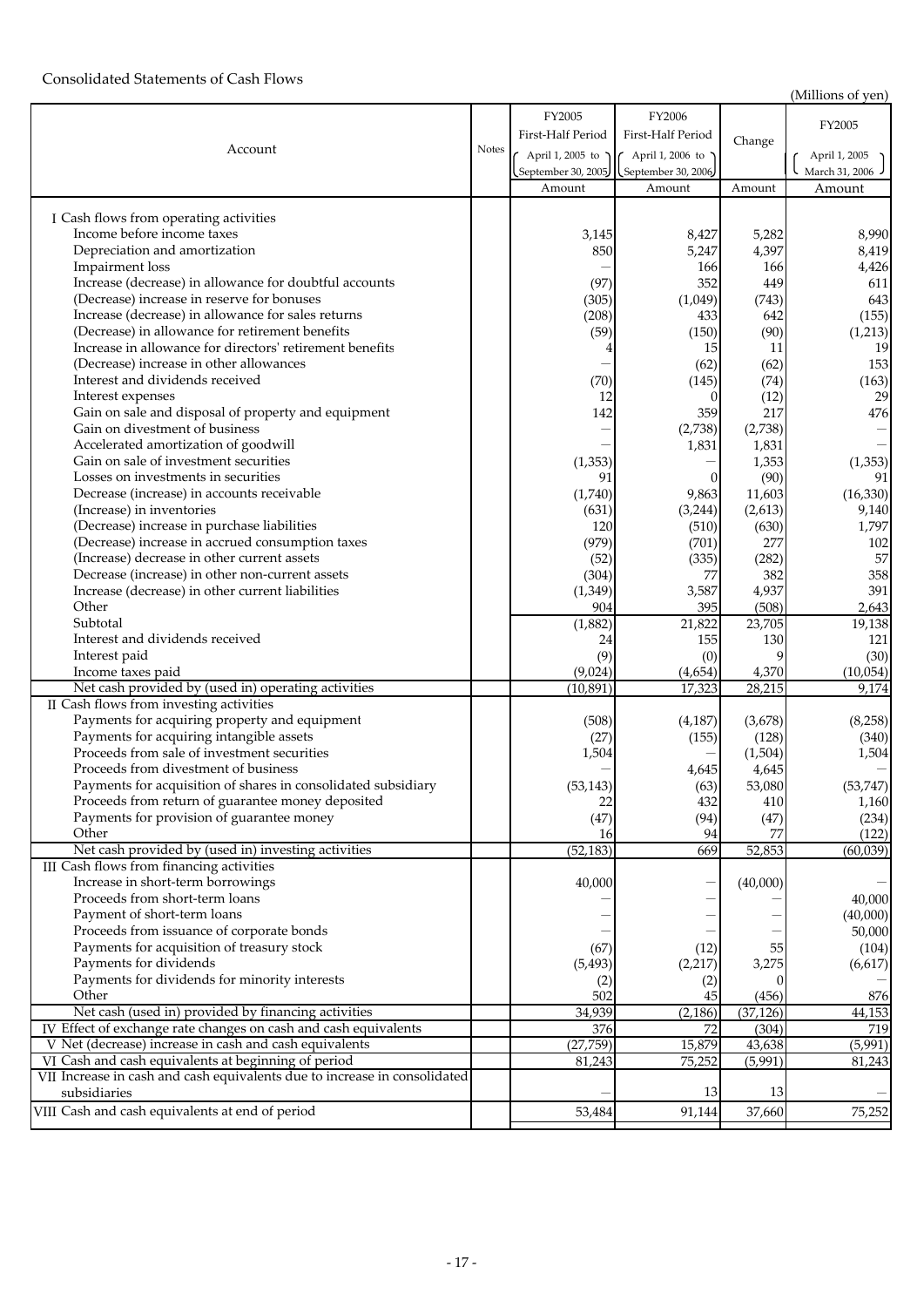## **5. Segment Information**

## 1. Consolidated Business Segment Information

The First-Half Period Ended September 30, 2005

|           |          |              |       |             |        |                           | (Millions of Yen) |
|-----------|----------|--------------|-------|-------------|--------|---------------------------|-------------------|
| Games     | Games    | Mobile Phone |       |             |        | Eliminations Consolidated |                   |
| (Offline) | (Online) | Content      |       |             |        | or unallocated            | total             |
|           |          |              |       |             |        |                           |                   |
|           |          |              |       |             |        |                           |                   |
| 8.607     | 6,928    | 2.219        | 4.471 | 4.863       | 27,091 |                           | 27,091            |
|           |          |              |       |             |        |                           |                   |
| 8,607     | 6,928    | 2,219        | 4,471 | 4,863       | 27,091 |                           | 27,091            |
| 9,449     | 4,297    | 1,903        | 3,480 | 3,532       | 22,664 | 1,942                     | 24,606            |
| (842)     | 2,631    | 316          | 991   | 1,330       | 4,427  | (1, 942)                  | 2,484             |
|           |          |              |       | Publication | Others | Total                     |                   |

Notes: 1. The classification of business segments is made according to the types of products and services.

2. Major products offered by each business segment

| Segment              | Major Products                                     |
|----------------------|----------------------------------------------------|
| Games (Offline)      | Games                                              |
| Games (Online)       | Online games                                       |
| Mobile Phone Content | Content for mobile phones                          |
| Publication          | Magazine comics, serial comics, game-related books |
| <b>Others</b>        | Derivative products such as character merchandise, |
|                      | school for game designers                          |

3. Unallocated operating expenses included in the "elimination or unallocated" column totaled \1,942 million. These expenses are related to administrative departments of the Company, which provide services and support that cannot be allocated to specific business segments.

## The First-Half Period Ended September 30, 2006

|                                |                    |                   |         |                             |           |        |        |                                             | (Millions of Yen) |
|--------------------------------|--------------------|-------------------|---------|-----------------------------|-----------|--------|--------|---------------------------------------------|-------------------|
|                                | Games<br>(Offline) | Games<br>(Online) | Content | Mobile Phone<br>Publication | Amusement | Others | Total  | Eliminations Consolidated<br>or unallocated | total             |
| Sales and operating income     |                    |                   |         |                             |           |        |        |                                             |                   |
| Net Sales                      |                    |                   |         |                             |           |        |        |                                             |                   |
| (1) Sales to outside customers | 19.186             | 7.678             | 2,907   | 5.426                       | 38.144    | 2,615  | 75.959 | –                                           | 75.959            |
| (2) Intersegment sales         |                    |                   |         |                             |           |        |        |                                             |                   |
| Total                          | 19,186             | 7,678             | 2,907   | 5,426                       | 38,144    | 2,615  | 75,959 |                                             | 75,959            |
| Operating expenses             | 14,875             | 4,367             | 2,204   | 3,658                       | 38,472    | 1,104  | 64,683 | 2,106                                       | 66,790            |
| Operating income (loss)        | 4,311              | 3,311             | 703     | 1.767                       | (328)     | 1,511  | 11,276 | (2,106)                                     | 9,169             |

Notes: 1. The classification of business segments is made according to the types of products and services.

2. Major products offered by each business segment

| Segment              | Major Products                                                |  |  |  |  |  |
|----------------------|---------------------------------------------------------------|--|--|--|--|--|
| Games (Offline)      | Games                                                         |  |  |  |  |  |
| Games (Online)       | Online games                                                  |  |  |  |  |  |
| Mobile Phone Content | Content for mobile phones                                     |  |  |  |  |  |
| Publication          | Magazine comics, serial comics, game-related books            |  |  |  |  |  |
|                      | All the businesses of the Taito group including Amusement     |  |  |  |  |  |
| Amusement            | peration and Rental, Sales of Goods and Merchandise and       |  |  |  |  |  |
|                      | <b>Content Services</b>                                       |  |  |  |  |  |
| Others               | Derivative products such as character merchandise, school for |  |  |  |  |  |
|                      | game designers                                                |  |  |  |  |  |

3. Unallocated operating expenses included in the "elimination or unallocated" column totaled \2,106 million. These expenses are related to administrative departments of the Company, which provide services and support that cannot be allocated to specific business segments.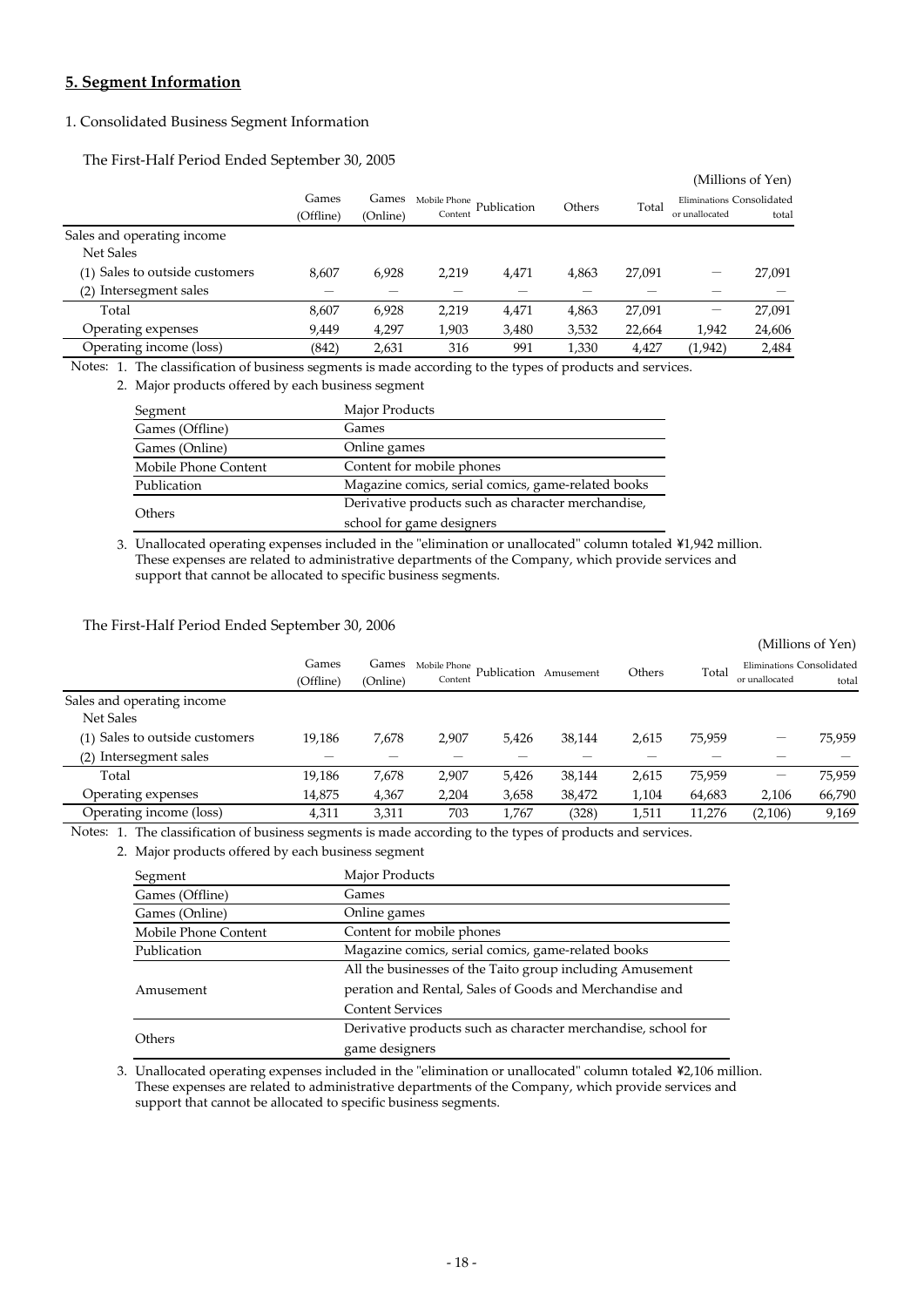## FY2005 (April 1, 2005 to March 31, 2006)

(Millions of Yen)

|                                | Games     | Games    | Mobile Phone<br>Publication |       | Amusement | Others | Total   |                | Eliminations Consolidated |
|--------------------------------|-----------|----------|-----------------------------|-------|-----------|--------|---------|----------------|---------------------------|
|                                | (Offline) | (Online) | Content                     |       |           |        |         | or unallocated | total                     |
| Sales and operating income     |           |          |                             |       |           |        |         |                |                           |
| Net Sales                      |           |          |                             |       |           |        |         |                |                           |
| (1) Sales to outside customers | 45,916    | 15,720   | 5,067                       | 9,742 | 41.069    | 6,957  | 124,473 | —              | 124,473                   |
| (2) Intersegment sales         |           |          |                             |       |           |        |         |                |                           |
| Total                          | 45.916    | 15,720   | 5,067                       | 9,742 | 41,069    | 6,957  | 124,473 |                | 124,473                   |
| Operating expenses             | 36,326    | 9,812    | 4,341                       | 6,875 | 42,240    | 4,949  | 104,545 | 4,457          | 109,003                   |
| Operating income               | 9.590     | 5.907    | 726                         | 2,866 | (1,170)   | 2,007  | 19.927  | (4, 457)       | 15,470                    |

Notes: 1. The classification of business segments is made according to the types of products and services.

2. Major products offered by each business segment

| Segment              | <b>Major Products</b>                                         |
|----------------------|---------------------------------------------------------------|
| Games (Offline)      | Games                                                         |
| Games (Online)       | Online games                                                  |
| Mobile Phone Content | Content for mobile phones                                     |
| Publication          | Magazine comics, serial comics, game-related books            |
|                      | All the businesses of the Taito group including Amusement     |
| Amusement            | Operation and Rental, Sales of Goods and Merchandise and      |
|                      | <b>Content Services</b>                                       |
|                      | Derivative products such as character merchandise, school for |
| <b>Others</b>        | game designers                                                |

3. Unallocated operating expenses included in "Eliminations or unallocated" totaled ¥4,457 million. These expenses are related to administrative departments, such as accounting and general affairs, of the Company, which provide services and operational support that cannot be allocated to specific business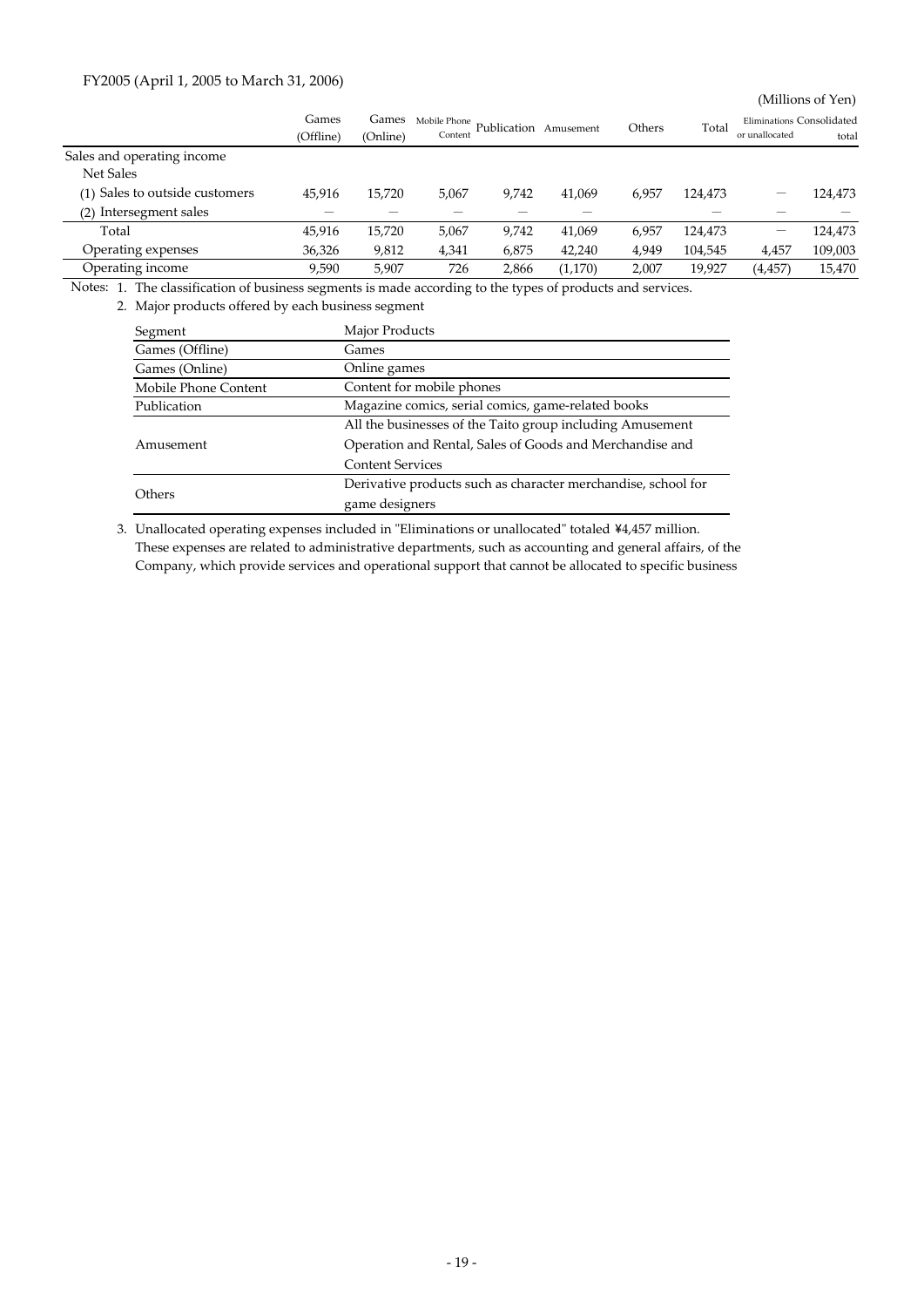## 2. Consolidated Geographic Segment Information

## The First-Half Period Ended September 30, 2005

|        |                  |        |       |        |                                | (Millions of Yen)     |
|--------|------------------|--------|-------|--------|--------------------------------|-----------------------|
| Japan  | North<br>America | Europe | Asia  | Total  | Eliminations<br>or unallocated | Consolidated<br>Total |
|        |                  |        |       |        |                                |                       |
|        |                  |        |       |        |                                |                       |
| 21,847 | 3,393            | 189    | 1,661 | 27,091 | -                              | 27,091                |
| 995    | 432              | 205    | 2     | 1,636  | (1,636)                        |                       |
| 22,842 | 3,825            | 395    | 1.664 | 28,728 | (1,636)                        | 27,091                |
| 21,823 | 3,181            | 335    | 902   | 26,243 | (1,636)                        | 24,606                |
| 1,018  | 644              | 59     | 762   | 2,484  |                                | 2,484                 |
|        |                  |        |       |        |                                |                       |

Notes: 1. The classification of geographic area segments is made according to geographical distances.

2. Main countries included in each segment:

(1) North America………the United States of America

(2) Europe………United Kingdom

(3) Asia………China

3. There are no unallocated operating expenses included in the "Elimination or unallocated" column.

## The First-Half Period Ended September 30, 2006

|                              |        |                  |        |       |        |                                | (Millions of Yen)     |
|------------------------------|--------|------------------|--------|-------|--------|--------------------------------|-----------------------|
|                              | Japan  | North<br>America | Europe | Asia  | Total  | Eliminations<br>or unallocated | Consolidated<br>Total |
| Sales and operating income   |        |                  |        |       |        |                                |                       |
| <b>Net Sales</b>             |        |                  |        |       |        |                                |                       |
| (1) Sales to outside custome | 62,368 | 9,043            | 4,109  | 438   | 75,959 | –                              | 75,959                |
| (2) Intersegment sales       | 3,548  | 282              | 285    | 5     | 4,121  | (4, 121)                       |                       |
| Total                        | 65,917 | 9,326            | 4,394  | 443   | 80,081 | (4, 121)                       | 75,959                |
| Operating expenses           | 58,840 | 7,599            | 3,613  | 858   | 70,911 | (4, 121)                       | 66,790                |
| Operating income             | 7,076  | 1.727            | 781    | (414) | 9,169  |                                | 9,169                 |

Notes: 1. The classification of geographic area segments is made according to geographical distances.

2. Main countries included in each segment:

(1) North America………the United States of America

(2) Europe………United Kingdom

(3) Asia………China, Korea

### FY2005 (April 1, 2054 to March 31, 2006)

|                              |         |                  |        |       |         |                                | (Millions of Yen)     |
|------------------------------|---------|------------------|--------|-------|---------|--------------------------------|-----------------------|
|                              | Japan   | North<br>America | Europe | Asia  | Total   | Eliminations<br>or unallocated | Consolidated<br>Total |
| Sales and operating income   |         |                  |        |       |         |                                |                       |
| <b>Net Sales</b>             |         |                  |        |       |         |                                |                       |
| (1) Sales to outside custome | 107,354 | 14,670           | 413    | 2,035 | 124,473 |                                | 124,473               |
| (2) Intersegment sales       | 4,316   | 837              | 364    | 5     | 5,523   | (5, 523)                       |                       |
| Total                        | 111,670 | 15,507           | 778    | 2,040 | 129,997 | (5,523)                        | 124,473               |
| Operating expenses           | 99,910  | 12.109           | 728    | 1,778 | 114,526 | (5, 523)                       | 109,003               |
| Operating income             | 11.760  | 3,398            | 49     | 262   | 15.470  |                                | 15.470                |

Notes: 1. The classification of geographic segments is made according to geographical distances.

2. Main countries included in each segment:

(1) North America………the United States of America

(2) Europe………United Kingdom

(3) Asia………China, Korea

3. There are no unallocated operating expenses included in "Eliminations or unallocated."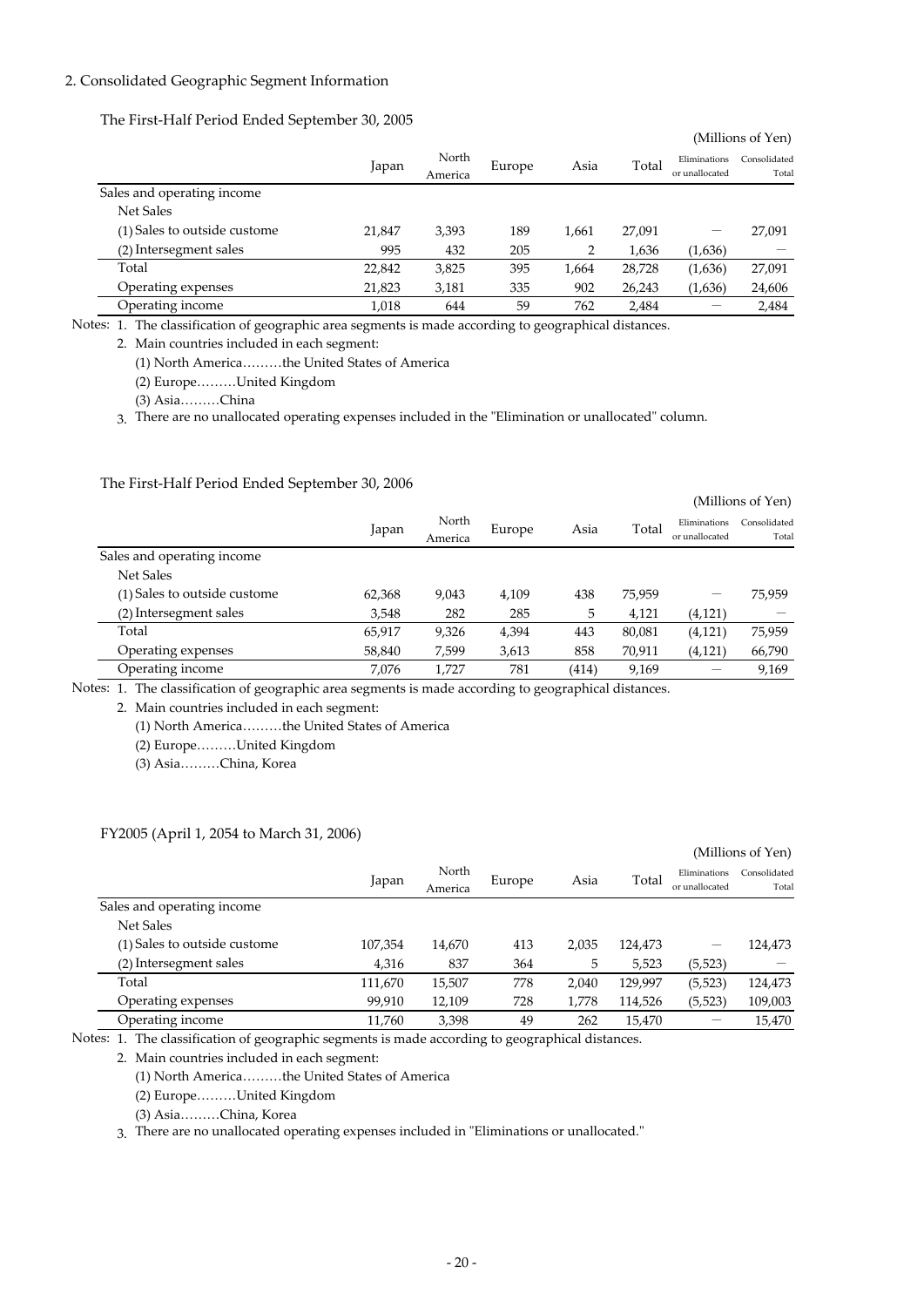## 3. Consolidated Overseas Sales

The First-Half Period Ended September 30, 2005

|                                  |               |        |       | (Millions of Yen) |
|----------------------------------|---------------|--------|-------|-------------------|
|                                  | North America | Europe | Asia  | Total             |
| I Overseas sales                 | 3.462         | 375    | 1.759 | 5,597             |
| <b>II</b> Consolidated sales     |               |        |       | 27,091            |
| III Percentage of overseas sales |               |        |       |                   |
| to consolidated sales            | 12.8%         | 1.4%   | 6.5%  | 20.7%             |

Notes: 1. The classification of geographic segments is made according to geographical distances.

2. Main countries included in each segment:

(1) North America………the United States of America, Canada

(2) Europe………United Kingdom, France, Germany, others

(3) Asia………China, others

3. Overseas sales represent sales of the Company and its consolidated subsidiaries to countries and areas outside

The First-Half Period Ended September 30, 2006

|                                  |               |        |      | (Millions of Yen) |
|----------------------------------|---------------|--------|------|-------------------|
|                                  | North America | Europe | Asia | Total             |
| I Overseas sales                 | 10.419        | 4.466  | 664  | 15,550            |
| II Consolidated sales            |               |        |      | 78,959            |
| III Percentage of overseas sales |               |        |      |                   |
| to consolidated sales            | 13.7%         | 5.9%   | 0.9% | 20.5%             |

Notes: 1. The classification of geographic segments is made according to geographical distances.

2. Main countries included in each segment:

(1) North America………the United States of America, Canada

(2) Europe………United Kingdom, France, Germany, others

(3) Asia………China, Korea, Taiwan, others

FY2005 (April 1, 2005 to March 31, 2006)

3. Overseas sales represent sales of the Company and its consolidated subsidiaries to countries and areas outside

|                                  |               |         |         | (Millions of Yen) |
|----------------------------------|---------------|---------|---------|-------------------|
|                                  | North America | Europe  | Asia    | Total             |
| I Overseas sales                 | 15,635        | 1.378   | 3.025   | 20,039            |
| II Consolidated sales            |               |         |         | 124,473           |
| III Percentage of overseas sales |               |         |         |                   |
| to consolidated sales            | 12.6%         | $1.1\%$ | $2.4\%$ | $16.1\%$          |

Notes: 1. The classification of geographic segments is made according to geographical distances.

2. Main countries included in each segment:

(1) North America………the United States of America, Canada

(2) Europe………United Kingdom, France, Germany, others

(3) Asia………China, Korea, Taiwan, others

3. Overseas sales represent sales of the Company and its consolidated subsidiaries to countries and areas outside